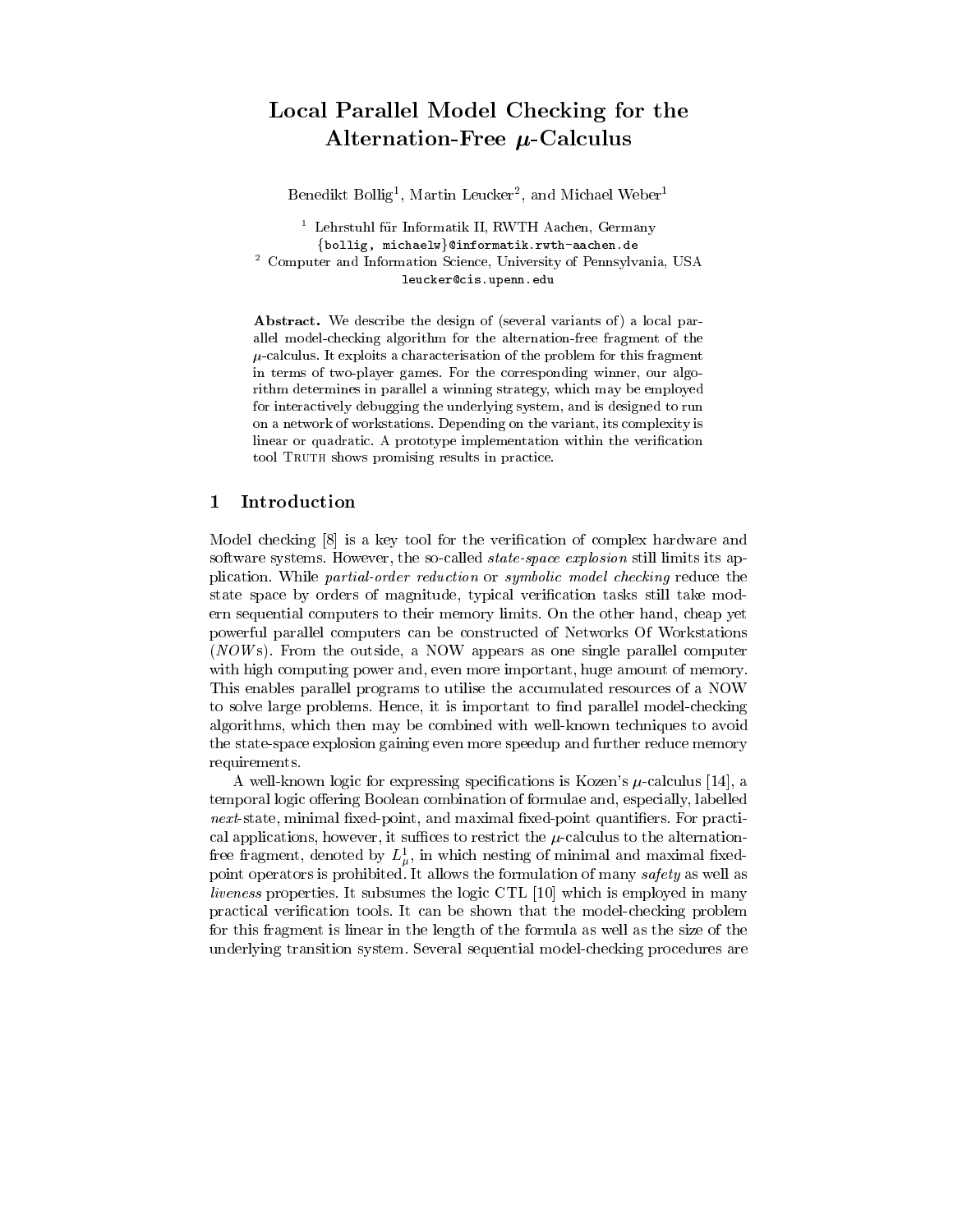given in the literature (cf. [4] for an overview). The algorithms can be classied into *global* and *local* algorithms. The first require the underlying transition system to be completely constructed while local ones compute the necessary part of a transition system on-the-fly.

In complexity theory, it is a well-accepted view that P-complete problems are so-called *inherently sequential*. It was shown in [23, 15, 5] that model checking  $L^1_{\mu}$  $\mathcal{L}$  . The contract of the contract of the contract of the contract of the contract of the contract of the contract of the contract of the contract of the contract of the contract of the contract of the contract of th is P-complete. Thus, all we can hope is to find a linear-time algorithm and no one in the parallel complexity class NC, unless NC equals P. We present a parallel local model-checking algorithm and several of its variations which have linear or quadratic time complexity, thus matching the perfect bounds. We implemented the algorithm within our verification tool  $TRUTH$  [17] and learned that it behaves well for practical problems.

Our algorithm uses a characterisation of the model-checking problem for this fragment in terms of two-player games [11, 21]. Strictly speaking, we present a parallel algorithm for colouring a so-called game graph answering the underlying model-checking problem. We show that the game graph has a certain characteristic structure when considering the alternation-free  $\mu$ -calculus. This is one of the crucial observations and guides us to define a sequential algorithm (without cycle detection) that can easily be parallelised, which we do to obtain our parallel model-checking algorithm. Furthermore, we explain how to extend our algorithm for computing winning strategies without further costs. A strategy may be employed by the user of a verication tool for debugging the underlying system interactively [21].

A different characterisation of the model-checking problem can be given in terms of so-called 1-letter-simple-weak alternating Buchi automata [15]. How ever, these are related to games in a straightforward manner [11, 16]. Hence, our algorithm can also be understood as a parallel procedure for checking the emptiness of these automata, thus, also as an automata-theoretic model-checking algorithm.

Indeed, our parallel algorithm is inspired by a solution of the model-checking problem described in [15]. However, the proposed algorithm employs a detection of cycles, which is unlikely to be parallelised in a simple way. Our key observation is that we can omit this step yielding a simple parallel algorithm. Note that the game graph is also a Boolean graph and that our algorithm has similarities with the ones of [1, 18].

Until today, not much effort has been taken to consider parallel modelchecking algorithms. In [20], a parallel reachability analysis is carried out. The distribution of the underlying structure is similar to the one presented here. But their algorithm is not suitable for model checking temporal logic formulae. [13, 22, 2] present parallelised data structures which employ further computers within a network as a substitute for external storage. The algorithms described in [19, 7] divide the underlying problem into several tasks. However, they are designed in the way that only a single computer can be employed to sequentially handle one task at a time. In  $[5]$ , we presented a parallel algorithm for a fragment of  $L_\mu^r$ . [12] introduced a symbolic parallel algorithm for the full  $\mu$ -calculus. However,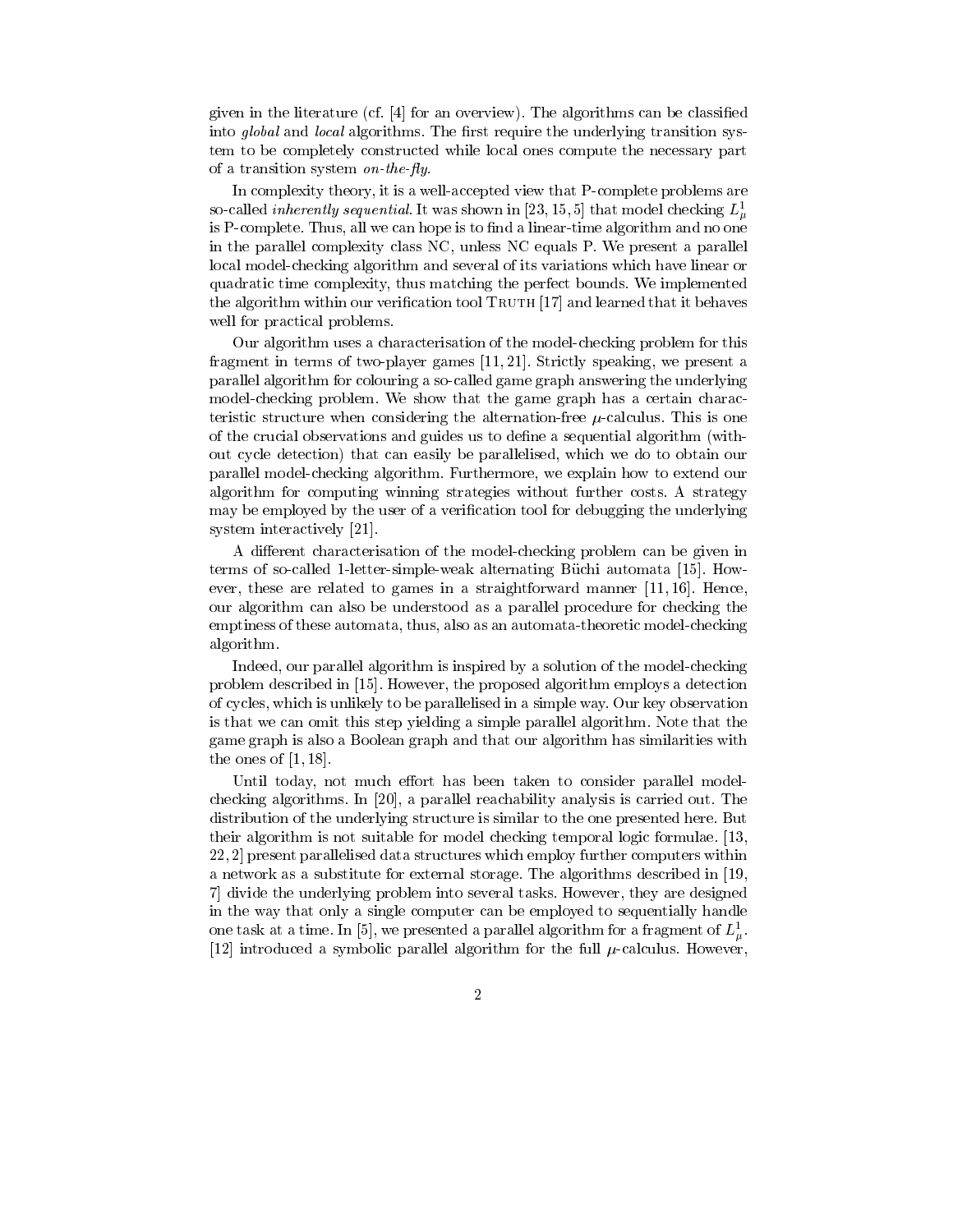both are global so that the transition system has to be constructed totally. [6] presents a model-checking algorithm for LTL using a costly parallel cycle detection. Confer [4] for further related work. Our main contribution is the first local parallel model-checking algorithm for  $L^u_u$  that supports interactive debugging and omits a cycle detection, which allows a powerful parallel realisation of it.

In Section 2, we fix some notions on graphs, recall the syntax and semantics of the  $\mu$ -calculus as well as the definition of model checking. Furthermore, we describe model-checking games for the  $\mu$ -calculus and provide an important characterisation of the game graph which will be the basis for our our sequential and parallel algorithms. To simplify our presentation, we start in Section 3 with the presentation of sequential model-checking algorithms that admit a simple parallel version. The corresponding parallel model-checking procedure is shown in Section 4. Before we draw the conclusion of our approach, we present our experimental results in Section 5. A full version of the paper including precise definitions, proofs, and further explanations is available in [4].

## 2Graphs,  $\mu$ -Calculus, and Games

Graphs A tree order is a pair of pair (Q; ) such that  $\alpha$  pair  $\alpha$  particles is a particle of  $\alpha$ Q and its covering relation is a tree. More specifically, assume  $\leq$  is a reflexive, antisymmetric, and transitive relation and  $\leq \leq -(\leq \circ \leq)$  its covering relation. We call  $\leq$  a tree order iff  $\leq$  is a tree in the usual sense. Notions of parents and children for elements of <sup>Q</sup> wrt. correspond to the usual ones for elements of Q wrt.  $\leq$ .

A directed graph G is a tuple  $G = (Q, \rightarrow)$  where Q is a set of nodes and . The set of the set of  $\alpha$  is the set of  $\alpha$  is the set of  $\alpha$  as as path, cycle, (strongly, and connected) components, *(induced)* subgraphs as usual. Let  $G' = (Q', \rightarrow')$  and  $\mathcal{G}'' = (Q'', \rightarrow'')$  be two components of G with  $Q' \cap Q'' = \emptyset$ . Assume that  $\rightarrow$  $\cap$   $(O'' \times O') = \emptyset$ . Then every edge from a node  $g' \in O'$  to a node  $g'' \in O''$  $(q' \rightarrow q'')$  is called a *bridge*.

In the next sections, we consider graphs that are labelled by formulae. We say that a cycle *contains* a formula  $\varphi$  iff the cycle contains a node labelled by  $\varphi$ .

 $Q_1,\ldots,Q_m$  is a tree decomposition of a graph  $(Q,\rightarrow)$  iff the  $Q_i$  form a partition of  $Q$ , i.e.,  $Q = \bigcup_{i \in \{1,...,m\}} Q_i$  and for all  $i,j \in \{1,\ldots,m\}$  with  $i \neq j,$  it holds  $Q_i \cap Q_j = \emptyset$ , and furthermore, there exists a tree order  $\leq$  on the collection of the  $Q_i$ 's such that we have  $Q_i \ll Q_j$  iff there is a bridge from  $Q_i$  to  $Q_j$ . Without loss of generality, we may assume that  $Q_i \le Q_j$  implies  $i \le j$ .

The -Calculus Let Var be a set of xed-point variables and <sup>A</sup> a set of actions. Formulae of the modal  $\mu$ -calculus over Var and A in positive form as introduced by  $[14]$  are defined as follows:

 $\varphi ::=$  false | true  $| X | \varphi_1 \wedge \varphi_2 | \varphi_1 \vee \varphi_2 | [K] \varphi | \langle K \rangle \varphi | \nu X. \varphi | \mu X. \varphi$ 

where  $X \in Var$  and  $K \subseteq \mathcal{A}$ .<sup>1</sup> For a formula  $\varphi$  of the  $\mu$ -calculus, we introduce the notion of *subformulae* (denoted by  $Sub(\varphi)$ ), free and *bound* variables, and

 $\tilde{\phantom{a}}$  (  $\!-\!\gamma\varphi$  is an abbreviation for  $\langle \mathcal{A} \rangle \varphi$  .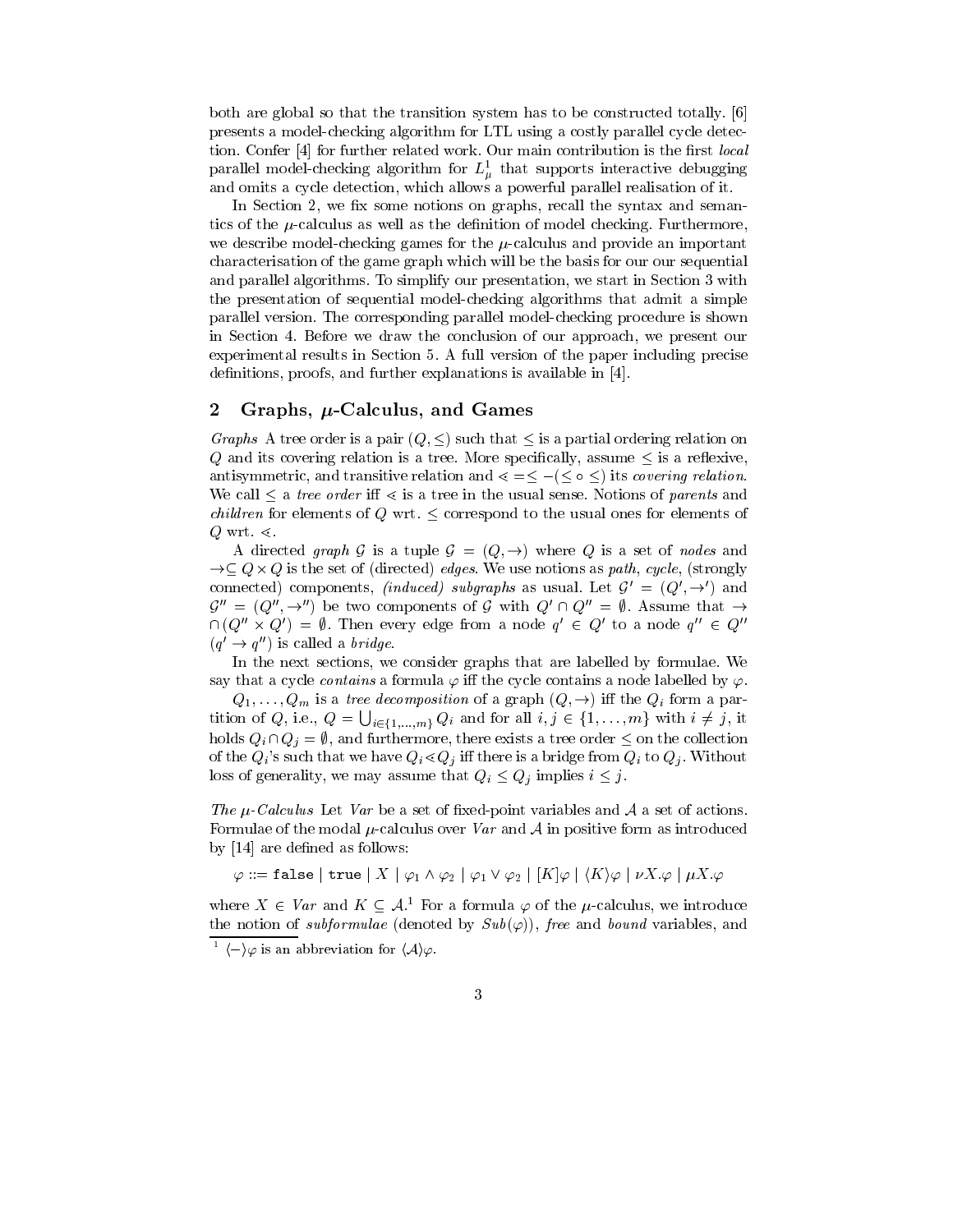sentences as usual. We call  $\varphi$  a  $\mu$ -formula iff  $\varphi = \mu X.\psi$  for appropriate  $X$  and  $\psi$ .  $\nu$ -formulae are introduced analogously. From now on, we assume all formulae to be sentences.

A formula  $\varphi$  is normal iff every occurrence of a binder  $\mu X$  or  $\nu X$  in  $\varphi$ binds a distinct variable. For example,  $(\mu X.X) \vee (\mu X.X)$  is not normal but  $(\mu X.X) \vee (\mu Y.Y)$  is. By renaming, every formula can easily be converted into an equivalent normal formula. If a formula  $\varphi$  is normal, every (bound) variable X of  $\varphi$  *identifies* a unique subformula  $\mu X.\psi$  or  $\nu X.\psi$  of  $\varphi$  where X is a free variable of  $\psi$ . We call X a  $\nu$ -variable iff it identifies a  $\nu$ -formula, and  $\mu$ -variable otherwise. From now on, we assume all formulae to be normal.

For rest of the paper, let us fix a *labelled transition system*  $\mathcal{T} = (S, T, A, s_0)$ where  $\omega$  is a set of states, a set of a set of actions, and T  $\omega$  -  $\omega$  -  $\omega$  -  $\omega$  -  $\omega$  -  $\omega$  -  $\omega$  -  $\omega$ the transitions. As usual, we write  $s \to t$  instead of  $(s, a, t) \in T$ . Furthermore, let  $s_0\in S$  be the *initial state* of the transition system. The satisfaction of  $\varphi$  wrt.  $\mathcal{T}$  and a state  $s \in S$  is denoted by  $\mathcal{T}, s \models \varphi$  and defined as usual [21, 4].

We use identifiers like  $\varphi, \psi, \ldots$  for formulae, s, t,  $\ldots$  for states, and  $a, b, \ldots$  for actions of the transition system under consideration. <sup>K</sup> denotes a set of actions. Whenever the sort of the fixed point does not matter, we use  $\sigma$  for either  $\mu$  or  $\nu$ .

Essential for our further development is a formula's graph representation. To simplify the definition, let us recall its tree (term) representation. Let  $\varphi$  be a formula. The *occurrence set* of  $\varphi$ , denoted by  $Occ(\varphi)$ , is inductively defined by  $\epsilon \in \text{Occ}(\varphi)$ ,  $i\pi \in \text{Occ}(\varphi)$  if  $i \in \{1, 2\}$ ,  $\varphi = \varphi_1 \star \varphi_2$ , and  $\pi \in \text{Occ}(\varphi_i)$ , and  $1\pi \in Occ(\varphi)$  if  $\varphi = \#\varphi_1$  and  $\pi \in Occ(\varphi_1)$ , where  $\star$  denotes a binary and  $\#$  a unary operator. Let  $\varphi|_{\pi}$  denote the subformula of  $\varphi$  at position  $\pi$ , that is  $\varphi|_{\epsilon} = \varphi$ and  $\varphi|_{i\pi} = \varphi_{i|\pi}$  where  $i \in \{1, 2\}$  and  $\varphi = \varphi_1 \star \varphi_2$ , or  $i = 1$  and  $\varphi = \#\varphi_1$ .

We can now assign to every  $\varphi$  a  $Sub(\varphi)$ -labelled tree with nodes  $Occ(\varphi)$ and edge set  $\rightarrow$  defined by  $\rightarrow = \{(\pi, i\pi) \mid \pi, i\pi \in \text{Occ}(\varphi), \pi \in \mathbb{N}^*, i \in \mathbb{N}\}.$ The labels are assigned in the expected manner by  $\lambda(\pi) = \varphi|_{\pi}$ . Altogether,  $\mathcal{T}(\varphi)=(\mathit{Occ}(\varphi), \rightarrow, \lambda)$  is defined to be the *tree representation* of  $\varphi$ .

We are now ready to define the graph representation of a formula  $\varphi$ . Basically, a formula's graph is its canonical tree representation enriched by edges from fixed-point variables back to the fixed-point formula it identifies.

**Definition 1.** Let  $\varphi$  be a formula of the  $\mu$ -calculus and  $\mathcal{I}(\varphi)=(\mathit{Occ}(\varphi), \rightarrow, \lambda)$ its tree representation. The graph of  $\varphi$ , denoted by  $\mathcal{G}(\varphi)$ , is  $(Occ(\varphi), \rightarrow', \lambda)$  where  $\rightarrow'=\rightarrow \cup \{(\pi, \pi') \mid \lambda(\pi) = X \text{ and } \lambda(\pi') = \sigma X.\varphi' \text{ for } X \in \mathit{Var} \text{ and appropriate} \}$  $\varphi'$ .<br>The graph of the formula  $\mu X.((\nu Y.\langle b\rangle Y) \vee \langle a\rangle X) \vee \mu X'.((\nu Y'.\langle b\rangle Y') \wedge \langle a\rangle X')$ 

is shown in Figure  $1(a)$ .

The *alternation-free fragment* of the  $\mu$ -calculus is the sublogic of the  $\mu$ calculus where no subformula  $\psi$  of a formula  $\varphi$  contains both a free variable X bound by a  $\mu X$  in  $\varphi$  as well as a free variable Y bound by a  $\nu Y$  in  $\varphi$ . In terms of the graph representation, a formula  $\varphi$  is alternation free iff  $\mathcal{G}(\varphi)$  contains no cycle with a  $\nu$ -variable as well as a  $\mu$ -variable. Figure 1(b) shows the graph of an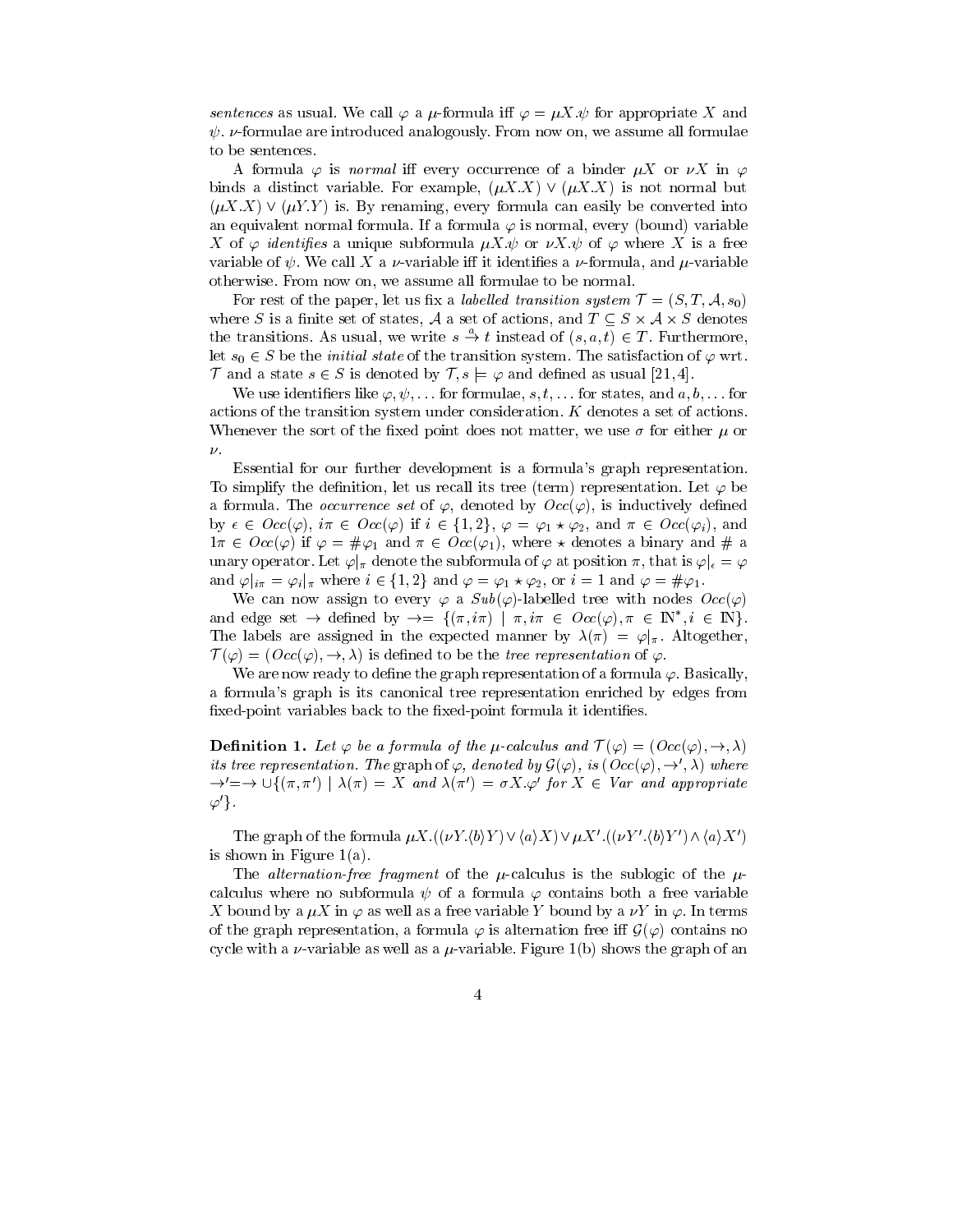

Fig. 1. Graphs of formulae

alternating formula which has a cycle containing  $X$  as well as  $Y$ . Contrary, Figure 1(c) shows the graph of an alternation-free formula which has two maximal strongly connected components, one on which  $X$  occurs, a second containing  $Y$ .

An essential observation is that the graph of an alternation-free formula can naturally be decomposed into so-called  $\mu$ - and  $\nu$ -components (cf. Figure 1(a)).

**Theorem 1.** Let  $\varphi$  be an alternation-free formula that contains at least one fixed-point formula and let  $\mathcal{G}(\varphi)=(Q,\rightarrow ,\lambda)$  be its graph representation. Then there exists a tree aecomposition  $Q_1,\ldots,Q_m$  of  $\mathcal{G}(\varphi)$  such that every subgraph  $i$ nduced by  $Q_i$  either contains only  $\mu$ -cycles (called  $\mu$ -component in the following) or only -cycles (-component).

In our graphical representation, the previous components are enclosed by a (red) dashed line and the latter by a (green) dotted line. Note that the components are no-longer necessarily strongly connected. For formulae without any fixed-point formula, we will get a single component, which we call arbitrarily a  $\mu$ -component.

Proof. Consider the nodes of maximal non-trivial strongly connected components. Alternation freeness guarantees that not both a  $\nu$ -variable as well as a  $\mu$ -variable is reached on a cycle in such a component. It is now easy to see that all remaining nodes form trees. Since a formula's graph is connected, the strongly connected components can be canonically ordered by bridges. Please note that maximality of the strongly connected components and trees guarantees the order defined to be a tree order. To obtain the required type of components, strongly connected components are united with their children (components) that are trees. If the root component is a tree, this is united with the first strongly connected component. See [4] for details.

Note that, for the previous decomposition, it is essential that we distinguish between syntactically identical subformulae, which is achieved by using occurrences of formulae instead of directly formulae. In Section 4, we will discuss an alternative definition of a formula's graph which yields partially ordered but no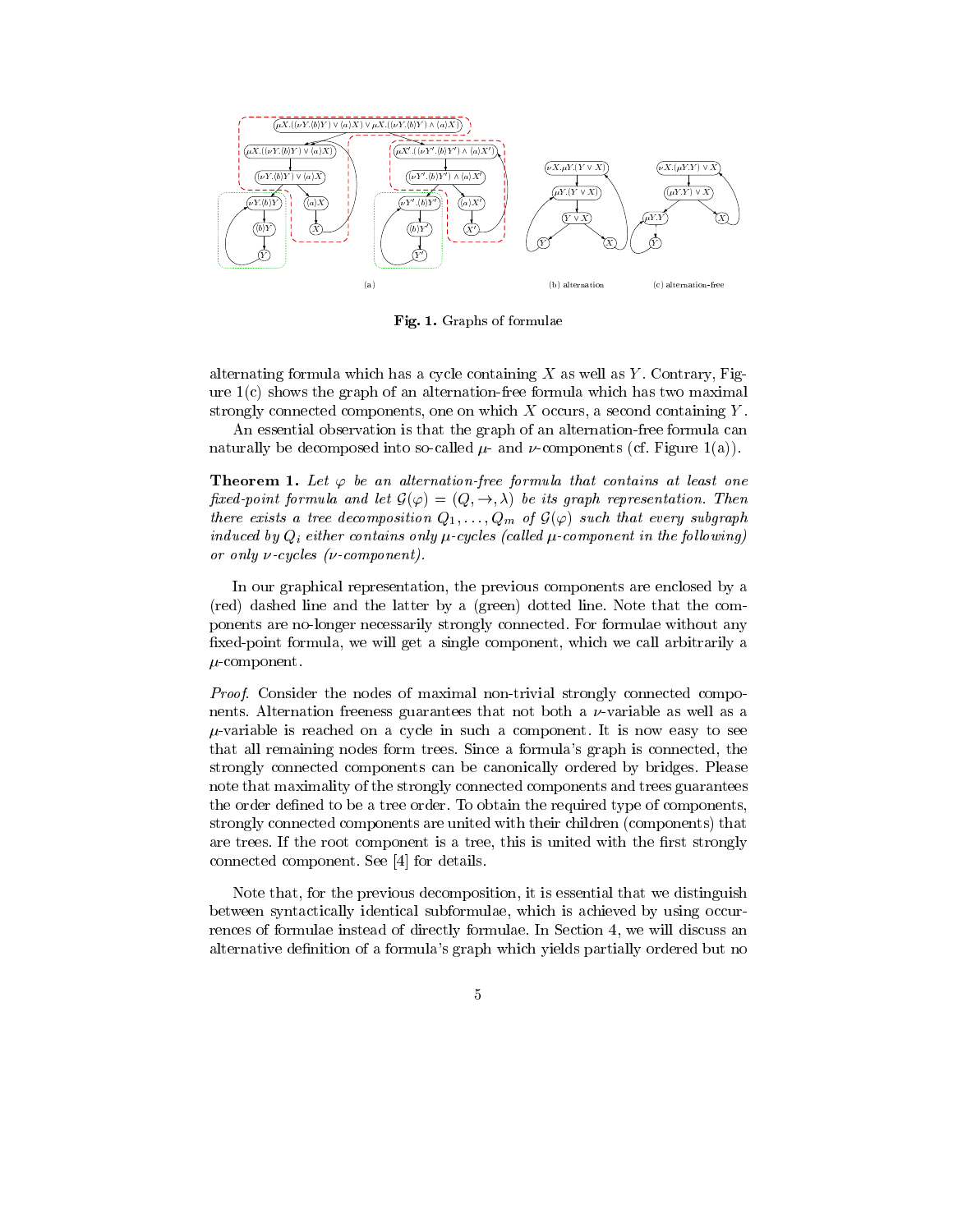longer tree ordered components and, as we will see, a slightly different parallel algorithm.

It is easy to see that the time complexity of computing the decomposition is linear wrt. the formula's length. Thus, we can label every subformula of a formula with its component number within linear time wrt. the length of the formula.

*Model-checking games for the*  $\mu$ *-calculus* Let us recall Stirling's characterisation of the model-checking problem in terms of games [21]. As we will see, deciding whether a given transition system satisfies a formula is reduced to the colouring of a structure called game graph. We will explain that the decomposition of a formula's graph induces a decomposition of the game graph. The latter will simplify our sequential as well as parallel colouring algorithm. The experienced reader will notice that our definition is a little different than Stirling's original approach. We do so to obtain a tree-like decomposition of the game graph instead of a more general dag-like decomposition (cf. Section 4).

Consider the transition system  $\mathcal T$  and the formula  $\varphi$ . The model-checking game of f and  $\varphi$  has as the board the Cartesian product  $S \times Q$  of the set of states and  $\varphi$ 's positions. The game is played by two players, namely  $\forall$ belard (the pessimist), who wants to show that  $T, s_0 \models \varphi$  does not hold, whereas floise (the optimist) wants to show the opposite.

The model-checking game  $G(s, \varphi)$  for a state s and a formula  $\varphi$  is given by all its plays, i.e. (possibly interest) sequences CO  $\times$ 10 C1  $\times$ 1  $\times$ 2  $\times$ 12  $\times$ : of congregation of where for an  $\alpha_i \circ \gamma_i \in S$  such  $\alpha_i \circ \gamma_i$  and  $\alpha_i \circ \gamma_i$  is either Hoise or  $\forall$  belard. We write  $\Rightarrow$  instead of  $\Rightarrow_{P_i}$  if we abstract from the players. Each next turn is determined by the current subformula of  $\varphi$ . Hence, the label of the second component of a configuration  $C_i$  determines the player  $P_i$  who has to choose the next move.  $\forall$ belard makes universal  $\Rightarrow$  $\forall$ -moves,  $\exists$ loise makes existential  $\Rightarrow$ <sub>3</sub>-moves. More precisely, whenever  $C_i = (s, \pi)$  and

- 1.  $\lambda(\pi)$  = false, then the play is finished.
- 2. () = 1 ^ 2, then 8belard chooses <sup>j</sup> = 1 or <sup>j</sup> = 2, and Ci+1 = (s; j).
- 3.  $\lambda(\pi) = |K|\psi$ , then  $\forall$  belard chooses a transition  $s \to t$  with  $a \in K$  and  $C_{i+1} = (t, \pi 1).$
- 4.  $\lambda(\pi) = \nu X.\psi$ , then  $C_{i+1} = (s, \pi 1)$ .

If  $\lambda(\pi) \in {\{\text{true}, \psi_1 \vee \psi_2, \langle K \rangle \psi\}}$  (moves 5-8), it is Eloise's turn; her rules are dually defined to the ones for  $\forall$ belard. For  $\lambda(\pi) = X$ , let  $\pi'$  be the position of the  $\mu$ -/ $\nu$ -formula X identifies, then  $C_{i+1} = (s, \pi')$  (move 9). We will speak of  $\forall$ belard-moves in cases 1–4 and 9, and  $\exists$ loise-moves in all other cases.  $C_i$  is called  $\forall$ -configuration or  $\exists$ -configuration, respectively (cf. [4]).

A configuration is called *terminal* if no (further) move is possible. A play  $G$  is called *maximal* iff it is infinite or ends in a terminal configuration. The winner of a maximum play is defined in the following way: If the play is filled. thus ending in a configuration  $(s, \pi)$ , then  $\forall$ belard wins G iff  $\lambda(\pi) = \mathtt{false}$  or  $\lambda(\pi) = \langle K \rangle \psi$ .<sup>2</sup> Dually, Eloise wins G iff  $\lambda(\pi) = \text{true}$  or  $\lambda(\pi) = [K] \psi$ .<sup>2</sup> An

<sup>&</sup>lt;sup>2</sup> Note that due to maximality we have  $\#t : s \rightarrow t$  for any  $a \in K$ .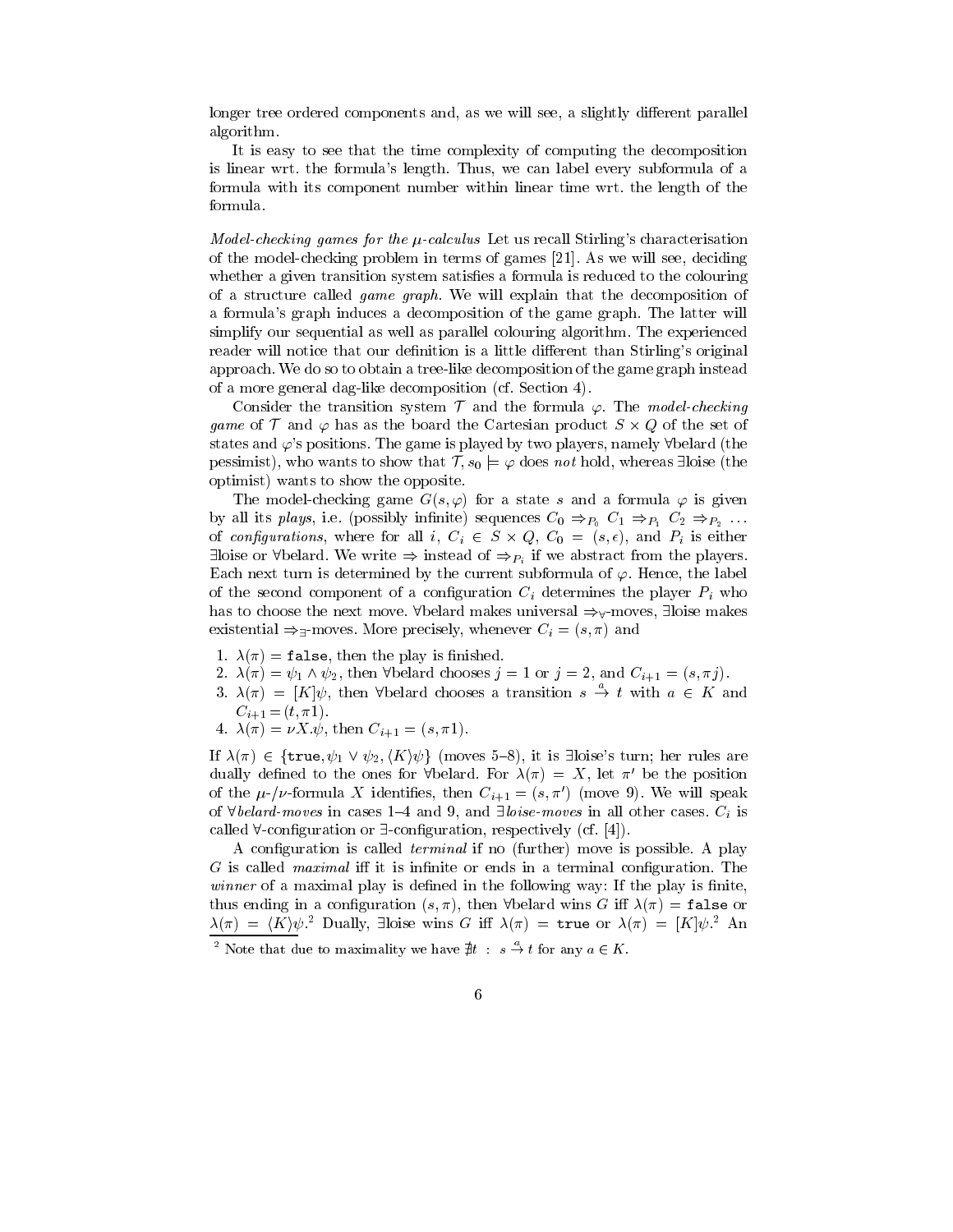infinite play is won by  $\forall$ belard iff the outermost fixed point that is unwinded infinitely often is a  $\mu$ -fixed point. Otherwise, when the outermost fixed point that is unwinded infinitely often is a  $\nu$ -fixed point, then  $\exists$ loise wins the game.

A strategy is a set of rules for a player  $P$  telling her or him how to move in the current configuration. It is called *history free*, if the strategy only depends on the current configuration without considering the previous moves. A winning strategy guarantees that the play that <sup>P</sup> plays according to the rules will be won by P. [21] shows that model checking for the  $\mu$ -calculus is equivalent to finding a history-free winning strategy for one of the players: Let  $\mathcal T$  be a transition system with state s and  $\varphi$  a  $\mu$ -calculus formula.  $\mathcal{T}, s \models \varphi$  implies that Eloise has a history-free winning strategy starting in  $(s, \varphi)$ , and  $\mathcal{T}, s \not\models \varphi$  implies that  $\forall$ belard has a history-free winning strategy starting in  $(s, \varphi)$ .

All possible plays for a transition system T and a formula  $\varphi$  are captured in the *game graph* whose nodes are the elements of the game board (the possible configurations) and whose edges are the players' possible moves. The game graph can be understood as an *and-/or-graph* where the *or-nodes* (denoted by  $V$ ) are  $\exists$ -configurations and the *and*-nodes (denoted by  $\wedge$ ) are  $\forall$ -configurations.

The following characterisation of the game graph for this fragment is essential for formulating our sequential and parallel algorithms, but only holds for the alternation-free  $\mu$ -calculus.

**Theorem 2.** Let I be a labelled transition system and let  $\varphi$  be a formula of the  $\alpha$  alternation-free  $\alpha$  calculus. Furthermore, let  $\mathcal{L}$  be the their game graph. Then there exists a tree accomposition  $Q_1,\ldots,Q_m$  of  $\mathcal{Q}_I$  such that in every sub $g\cdot$  -formulae by  $Q\cdot Q$  , either -formulae and no -formulae are understand or -formulae are -formulae are -formulae are -formulae are -formulae are -formulae are -formulae are -formulae are -formulae are -formulae are formulate and no  $\mu$ -formulate. We call  $Q_i$   $\mu$ -component or  $\nu$ -component, resp.

*Proof.* By Theorem 1,  $\varphi$ 's graph admits a decomposition into either  $\mu$ - or  $\nu$ components  $Q'_1,\ldots,Q'_m$ . Let  $Q_i$  be the set of configurations whose formulae are in  $Q_i'$ . It is a simple task to show that the  $Q_i$  have the desired properties.

Figure 2 shows a game graph for a transition system that has two states states states states states states states states states states in and a-loop from the state from state from the state from the state from the state from the state from the state as b-edge from s1 to 2, and the theory  $\Delta$ formula  $\Phi = \mu X \cdot ((\nu Y \cdot \langle b \rangle Y) \vee$  $\langle a \rangle X$ )  $\vee$   $\mu X'$   $((\nu Y' \langle b \rangle Y') \wedge$  $\langle a \rangle X'$ ).  $\forall$ belard-configurations are marked by rectangular boxes while Eloise-configurations are drawn as oval nodes. The dashed and dotted lines identify  $\mu$ -components and respectively  $\nu$ -components.



Fig. 2. A partitioned game graph.

Let us fix the decomposition of the game graph shown in the previous proof and further helpful notions in the following definition: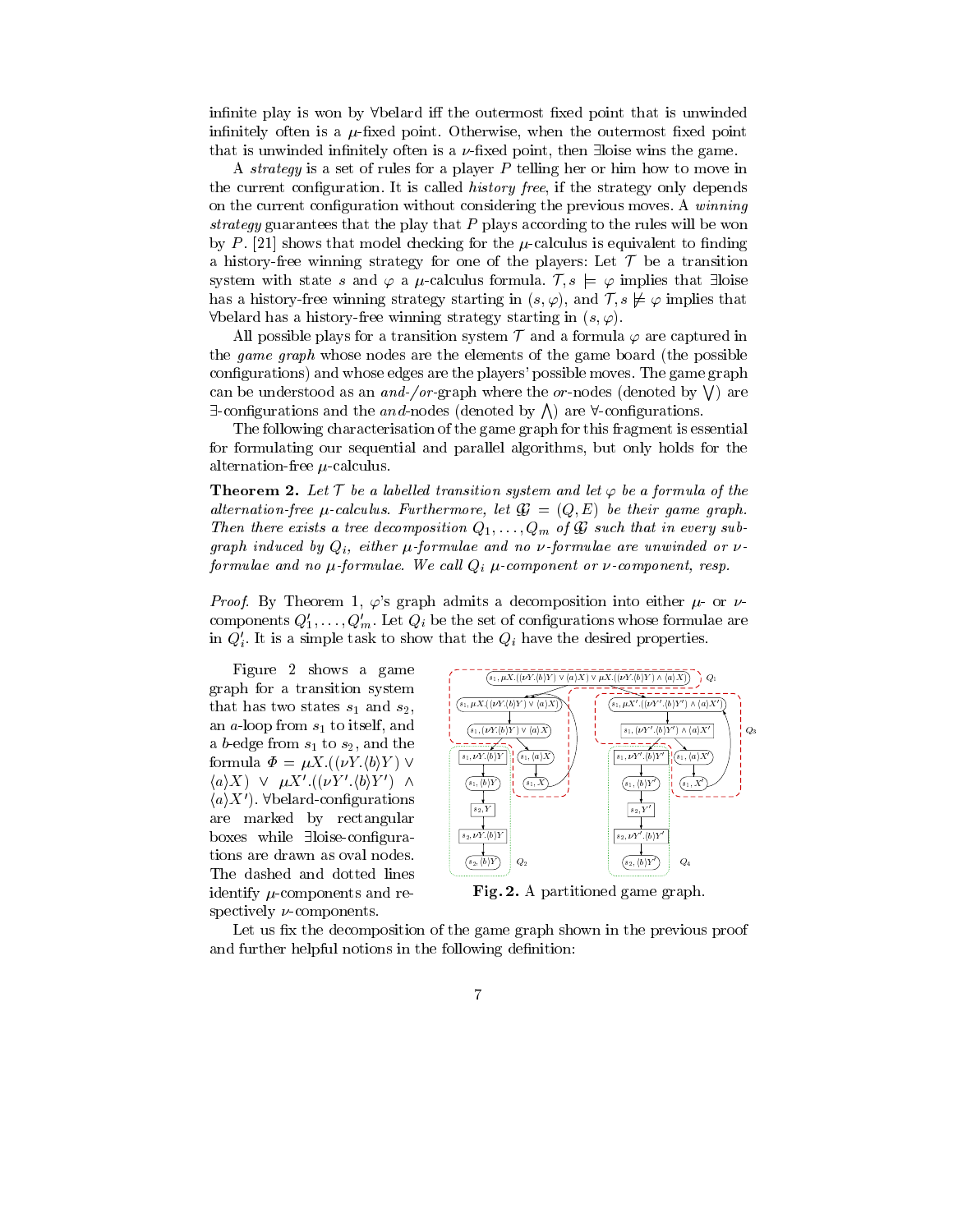$\bf D$ ennition 2. Let f be a labelled transition system and let  $\varphi$  be a formula of the alternation-free  $\mu$ -calculus. Furthermore, let  $\mathcal{Q} = (Q, E)$  be their game graph.

- $\tau$  is canonical decomposition of  $\mathcal{G}_\ell$  is the decomposition according to Theorem 2 into  $Q_1,\ldots,Q_m$ , which are tree-like ordered by  $\sim$ .
- The escape configurations of a component  $Q_i$  (denoted by  $|Q_i|$  are the con $mu$ urations which are in a child component and are successor connuanations of a conguration in Qi . That is:

 $|Q_i| = \{q \in Q_i \mid Q_i$  is a child of  $Q_i$  and  $\exists q' \in Q_i$  such that  $(q', q) \in E\}$ 

 $\tau$  incredition transferred by a component of the game graph is the (unique) index <sup>i</sup> of a component that contains the conguration.

It is obvious that every infinite play gets trapped within one  $Q_i$ . If the component is a  $\nu$ -component, then  $\nabla$ belard has lost the game. So he tries to leave a  $\nu$ -component by reaching an escape configuration. Note that the second component of an escape configuration is labelled by a fixed-point formula and that  $|Q_i| = \emptyset$  iff it is a leaf wrt. <.

The number of a component of a game graph's canonical decomposition is identical to the number of the component of the formula's graph according to Theorem 1. Even more, the component number of a configuration is identical to the number of the component of its formula label (which is defined in the obvious manner). Thus, once computed the component number of a (sub)formula as described in Section 2, it is a constant operation to check the component number of a configuration.

## 3Sequential Model Checking

In the following, we restrict to the alternation-free  $\mu$ -calculus. In this section, we present two sequential approaches for determining winning strategies, hereby solving the model-checking problem. The algorithms are designed in the way that they can easily be parallelised, which is carried out in the next section.

The basic idea of both algorithms is labelling a configuration  $q$  by green or red, depending on whether  $\exists$ loise or  $\forall$ belard has a winning strategy for the game starting in this configuration  $q$ . Furthermore, they both employ the canonical decomposition of the game graph (cf. Section 2). They differ in the order in which the several components are processed. The first algorithm proceeds bottom-up, the second top-down.

Colouring bottom-up First, let us discuss how to colour a single component. Let  $Q_i$  be a component of the canonical decomposition. To simplify the presentation, assume that  $Q_i$  is a  $\mu$ -component. The forthcoming explanation can be dualised for v-components. Let  $[Q_i]$  denote its set of escape configurations and assume that every configuration in  $|Q_i|$  is either labelled with green or red expressing that either Eloise or  $\forall$ belard has a winning strategy from this configuration, resp. It is now obvious, that every play starting in a configuration of  $Q_i$  will either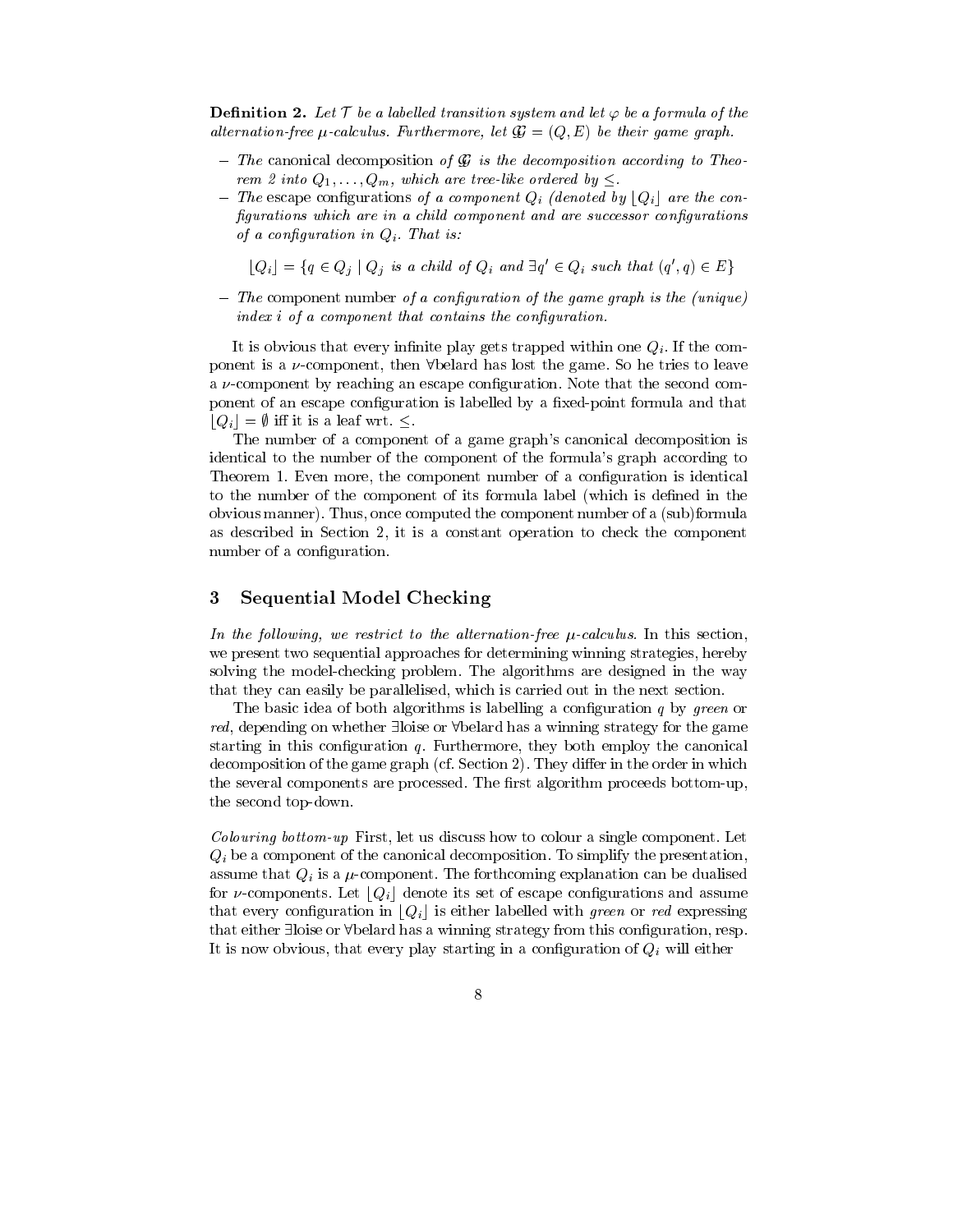- 1. eventually reach an escape configuration and never touch a configuration of  $Q_i$  again,
- 2. will end in a terminal configuration within  $Q_i$ , or
- 3. will go on infinitely within  $Q_i$ .

In the first situation, the winner is determined by the colour of the escape configuration. In the second case, the terminal configuration signalises whether Hoise or  $\forall$ belard has won. The last case goes to  $\forall$ belard since a  $\mu$ -formula is unwinded infinitely often.

The second case justifies colouring every terminal configuration within  $Q_i$ in the following way: If the formula component of the configuration is true or a box formula, then the configuration is coloured with green. Otherwise, when the formula component is false or a diamond formula, then the conguration is coloured with red.<br>Once a configuration  $q \in Q_i \cup [Q_i]$  is labelled with red or green, its prede-

cessors are labelled if possible: An  $\Lambda$ -node q' is labelled with red if q is red, but labelled  $green$ , if all successors, i.e.  $q$  and all its neighbours, are  $green$ . An  $\bigvee$ -node is treated dually. If the predecessor has obtained a new colour, the labelling is propagated further. It is easy to see that, once a configuration obtained a colour, the colour is never changed.

## $\bf L$ emma 1. The colouring process is terminating.

However, the labelling process may leave some configurations of  $Q_i$  uncoloured. Let us understand that all remaining uncoloured congurations can

# be the labelled with red.<br>Theorem 3. For any game starting in a configuration without a colour.  $\forall$  belard has a winning strategy for a game starting in this configuration.

Proof. First, check that every uncoloured conguration has at least one uncoloured successor configuration.  $\forall$ belard's strategy will be any choosing one uncoloured successor in this situation. Then he will win every play. Every uncoloured  $\exists$ loise-configuration has red or uncoloured successors, so  $\exists$ loise has the choice to move to configurations which are winning for  $\forall$ belard or to move to an uncoloured configuration.  $\forall$  belard will choose in an uncoloured configuration an uncoloured successor, or, if  $\exists$  loise has moved to a red configuration, he will choose a red successor. Summing up, every play will either end in a red terminal configuration, lead to a red escape configuration in which  $\forall$  belard has a winning strategy, or will go on infinitely often within  $Q_i$  and  $\forall$ belard wins.

The previous theorem is the crucial observation allowing a powerful parallel version of this algorithm. Unlike in many existing works on model checking this fragment, we do not use any cycle detection algorithm in the labelling process. We know that the described backward colour propagation process leaves only congurations uncoloured that are on or lead to a cycle which furthermore can be controlled by  $\forall$ belard.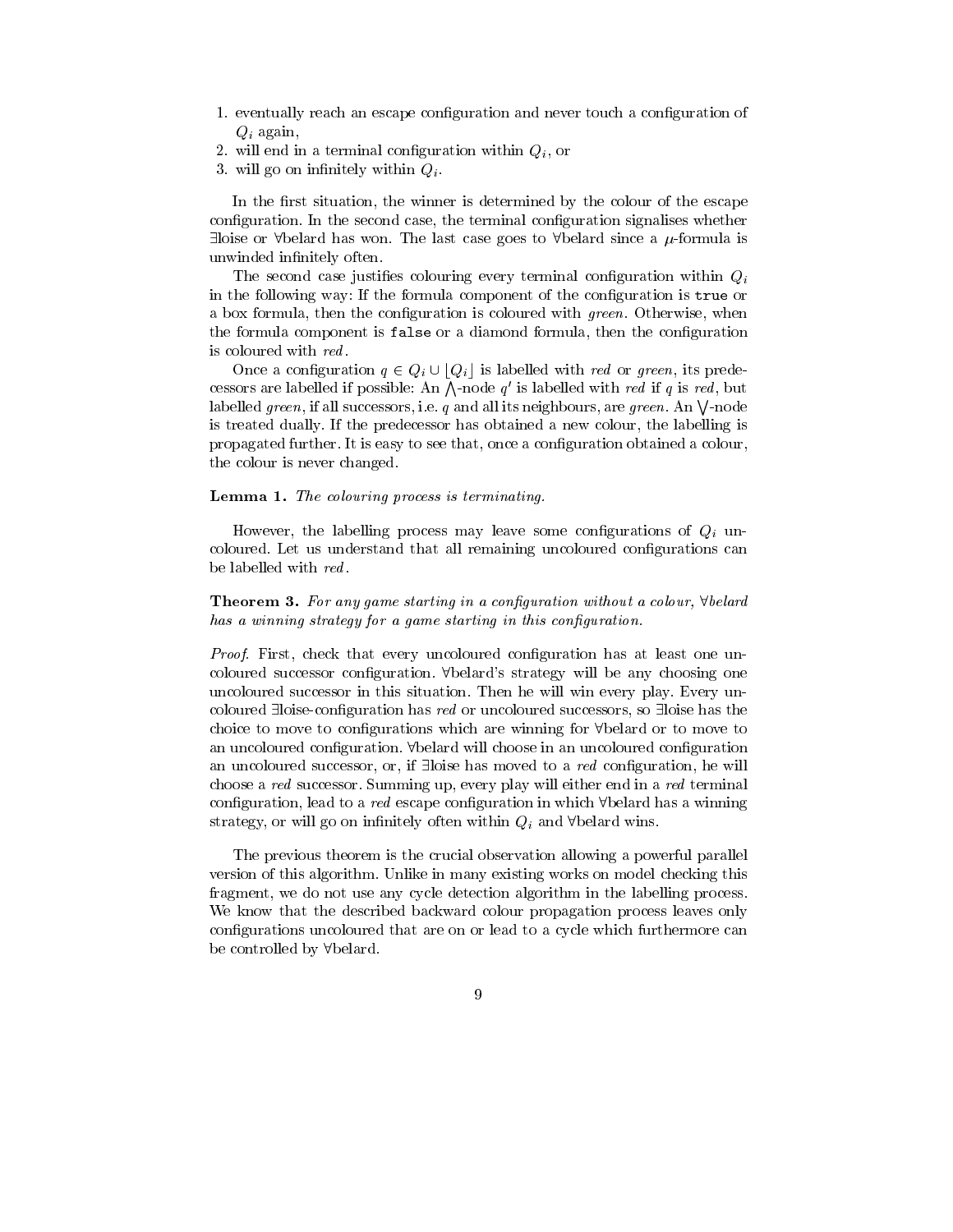The first sequential algorithm now processes the components in a bottom-up fashion. First, leaf components which have no escape congurations are considered and coloured. Now, for any parent component, the escape configurations are labelled and, again, our procedure will colour the component.

Let us turn back to our example shown in Figure 2. We have four components,  $Q_1, \ldots Q_4$ . One leaf component is  $Q_2$ . The single terminal configuration  $(s_2, \langle b \rangle Y)$  requires 3loise to present a b-successor of  $s_2$ . However, in the underlying transition system, there is no successor. Thus, the configuration will be labelled with red. Propagating the colours to the predecessor configurations will colour every configuration of  $Q_2$  with red.

The other leaf component  $Q_4$  will be treated in the same manner as  $Q_2$ .

The next component to handle wrt. our tree order is  $Q_3$ . It has the single escape configuration  $(s_1, \nu Y', \langle b \rangle Y')$  which is already coloured with red. This colour is propagated to  $(s_1, \nu Y' \cdot \langle b \rangle Y' \wedge \langle a \rangle X')$  which now is coloured red. Further propagation will colour the whole component Q3 with red .

We have to proceed with  $Q_1$ .  $(s_1, \nu Y. \langle b \rangle Y)$  propagates  $\mathcal{L}$  is the subset of  $\mathcal{L}$  is the subset of  $\mathcal{L}$ Since the latter is an Eloiseconguration, it remains uncoloured. A similar situation occurs for the propagation due to  $(s_1, \mu X'.((\nu Y'.\langle b \rangle Y') \wedge$  $\langle a \rangle X'$ ). Thus, all colour information is propagated within  $Q_1$ . The current situation is depicted in Figure 3 in which red consequences are second with  $\blacksquare$  Now, the second phase of colouring a compo-



Fig. 3. Before the second phase

nent comes into play. All remaining configurations will be labelled with red since Q1 is <sup>a</sup> -component. Thus, 8belard has <sup>a</sup> winning strategy for the presented game and we know that the underlying formula is not valid in the initial state of the transition system.

Complexity It is a simple matter to see that the previous labelling algorithm has a linear running time (in the worst case) wrt. the size of the game graph. The latter is bounded by the size of the underlying transition system (denoted by s) times the length of the formula (denoted by l). Hence, it is bounded by  $s \times l$ . However, only the part of the transition system related to the underlying formula has to be considered. For example, checking  $\langle a \rangle \varphi$  in a state s requires only to look for a successor reachable by an action a that satisfies  $\varphi$ . All successors reachable by different actions need not be considered. While in the worst case, the whole transition system has to be considered checking a formula, only a part of the system has to be generated in typical examples. Thus, we can call our algorithm to be *local* or *on-the-fly*.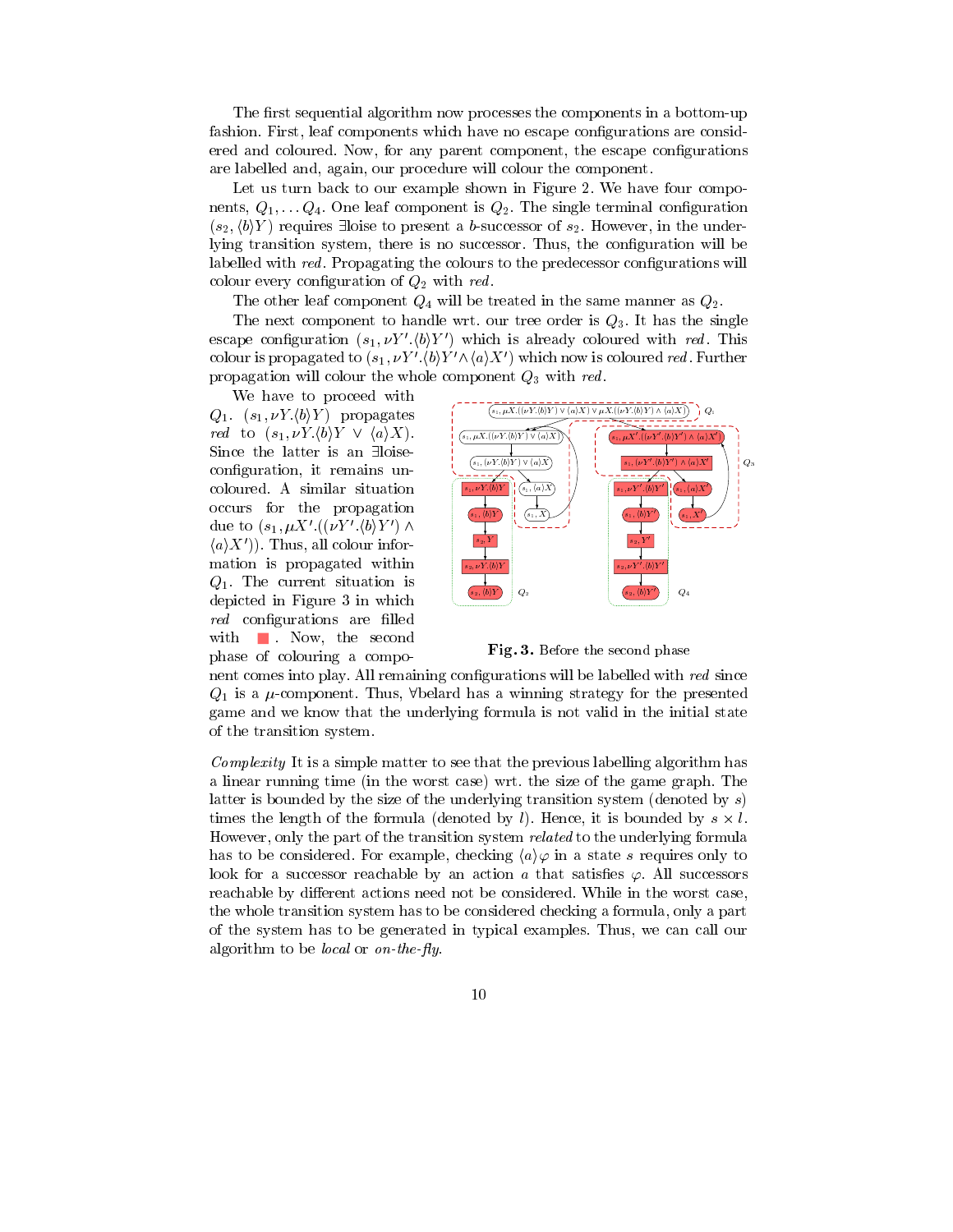Colouring top-down For the second algorithm, assume that the game graph is again partitioned into components  $Q_i$  which form a tree. To consider as few components as possible, the algorithm will process the components in a topdown manner.

Again, let us first discuss how to colour a single component. Let  $Q_i$  be a component of the canonical decomposition. Again, we assume that  $Q_i$  is a  $\mu$ component recalling that the forthcoming explanation can be dualised for  $\nu$ components. Let  $|Q_i|$  denote its escape configurations. However, we will not assume that every configuration in  $[Q_i]$  is already coloured. Still, every play will either

- 1. eventually reach an escape configuration and never touch a configuration of  $Q_i$  again.
- 2. will end in a terminal configuration within  $Q_i$ , or
- 3. will go on infinitely within  $Q_i$ .

Again, the winner of a play is clear in Case 2. Furthermore, if  $\exists$ loise has neither a way to reach a winning terminal configuration, nor to leave the component she will loose. So, if she has no chance to reach a winning terminal configuration, the best we can hope for her, is that she indeed has a chance to leave the component successfully. The crucial point of our algorithm is that we initially colour all escape configurations of the component under consideration with *lightgreen* denoting that this configuration is probably a winning configuration for  $\exists$ loise.

As before, the colour information (full as well as light colours) is propagated to predecessor configurations and used for colouring it. That means, an  $\Lambda$ -node is labelled with red if one successor is red, labelled with *lightred*, if no successor is red but at least one is light. East all successively sell, if all successors are lightegreen, if or green, and labelled with green, if all successors are green. In all other cases, the configuration remains unlabelled. A  $\vee$ -node is treated dually. Note that *lightred* comes only into play for  $\nu$ -components. If the predecessor has got a new colour, the labelling is propagated further. A simple case analysis shows that once a configuration obtained a full colour, the colour is never changed. A light colour is only changed to the corresponding full colour.

## $\bf L$ emma 2. The colouring process is terminating.

Again, the labelling process may leave some configurations of  $Q_i$  uncoloured. Let us now understand, that all remaining uncoloured configurations can be

**Theorem 4.** For any game starting in a configuration without a colour,  $\forall$  belard has a winning strategy for a game starting in this configuration.

Proof. First, check that every uncoloured conguration has at least one uncoloured successor configuration.  $\forall$ belard's strategy will be any, choosing one uncoloured successor. Then he will win every play. Every uncoloured Eloiseconfiguration has red, or uncoloured successors, so  $\exists$ loise has the choice to move to a configuration which is winning for  $\forall$ belard or to move to an uncoloured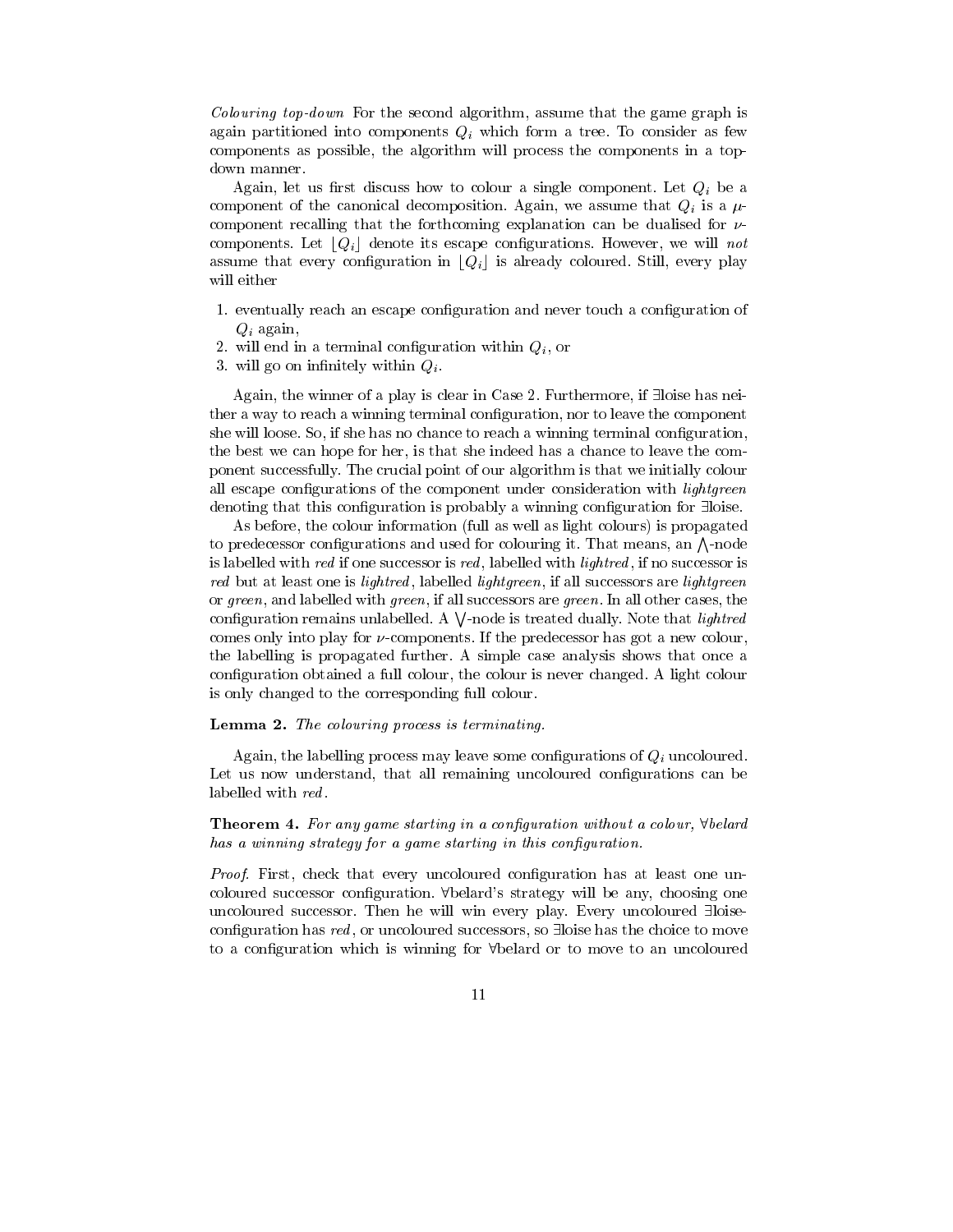configuration. V belard will choose in an uncoloured configuration an uncoloured successor, or, if  $\exists$ loise has moved to a non-terminal red configuration, he will choose a red successor. Summing up, every play will either end in a red terminal configuration, move to a red escape configuration, in which  $\forall$ belard has a winning strategy, or will stay infinitely often within  $Q_i$  and  $\forall$ belard wins.

Still, the previous theorem is crucial for getting a powerful parallel algorithm.

Our component now may contain congurations which are coloured with lightgreen. However, we cannot guarantee that  $\exists$ loise has indeed a winning strategy for games starting in such a configuration. Thus, we remove the colour of such a configuration. If the initial configurations of the component are coloured, we are done. If not, we have to consider a child component to get further evidence.

Let us turn back to our example shown in Figure 2. We introduce the colour white to interest, white we can consequent that in assumpt that initially every consequently uration has a white colour. We start with the root component  $Q_1$ . Both escape configurations are initially fabelied with *uguigreen* (Figure 4(a)°).



Fig. 4. Two steps in the algorithm.

As shown in Figure 4(b), propagating the colour information will colour every common contraction of  $\mathcal{L}_1$  with lightly contractions of  $\mathcal{L}_2$ 

The subsequent phase of colouring *white*-configurations red and *lightgreen*configurations white will turn the whole component to a complete white one so that the corresponding system looks similar to the one in the beginning. Thus, the assumptions did not help to find a winner. Therefore, we have to check a child component of  $Q_1$ . Let us proceed with  $Q_2$ . Since there are no escape configurations, the whole component is coloured as before. We learn that the lightgreen assumption for the initial conguration of Q2 was too optimistic. Redoing the colouring of  $Q_1$ , now with more but still not full information, will colour some congurations of Q1 red but will still leave the initial conguration uncoloured. Figure 5(b) shows the coloured game graph right before recolouring the assumed coloured *lightgreen* back to white.

We turn our attention to  $Q_3$ . We assume that Eloise has a chance to leave the component via  $(s_1, \nu Y'.\langle b \rangle Y')$ . Thus, we colour this configuration lightgreen.

 $\mu q$ nt $q$ reen configurations are identified by writing their label in the following style:  $xxx$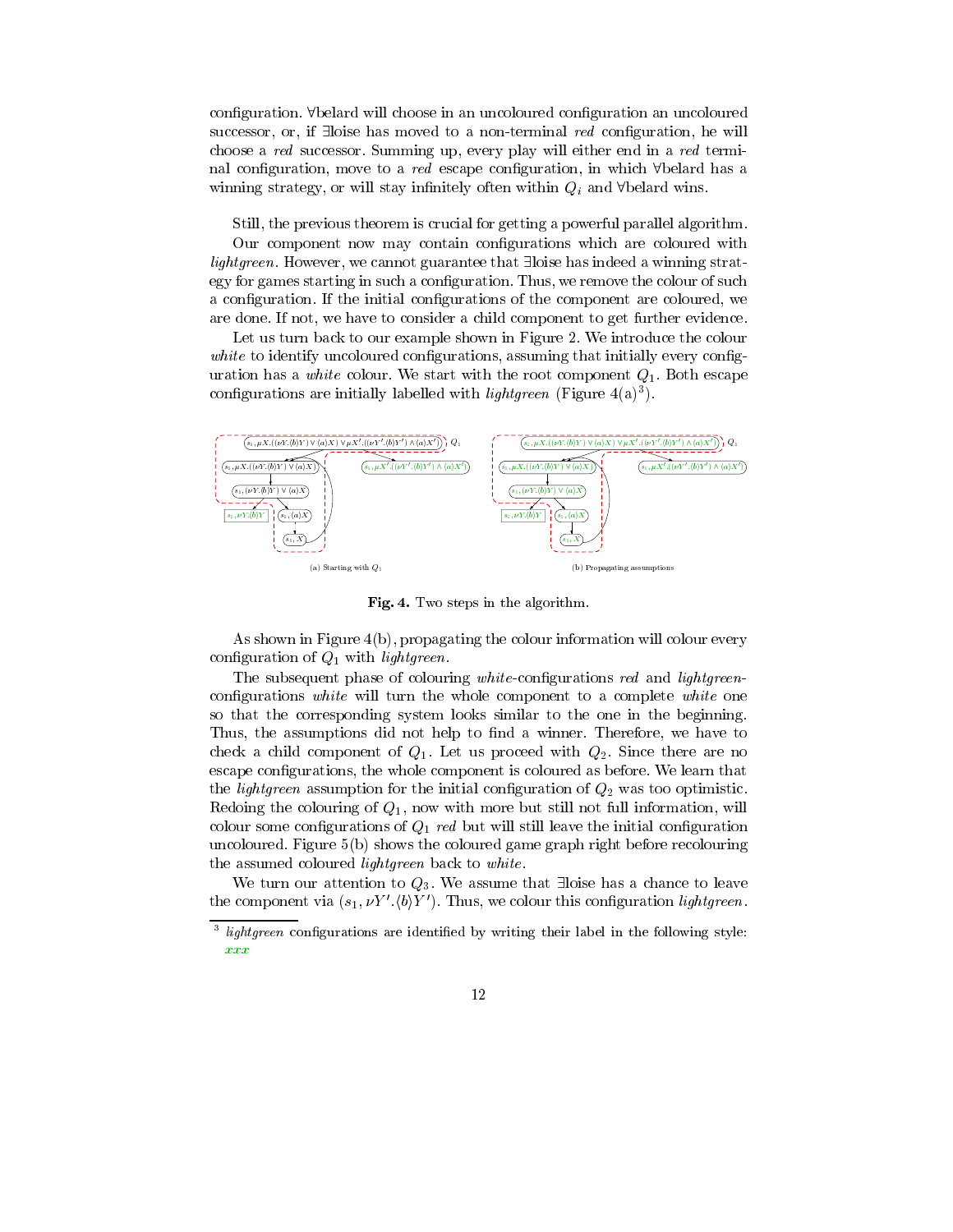

Fig. 5. Subsequent steps in the algorithm.

However, the propagation does not influence the preceding  $\Lambda$ -node. So all remaining configurations are coloured *red*. Now, all escape configurations of  $Q_1$ are coloured and a further colouring process will colour the complete component  $Q_1$  red . Note that we saved the time and especially space for considering  $Q_4$ . Figure 5(b) shows the coloured game graph, again right before recolouring the assumed coloured *lightgreen* back to white.

Complexity It is a simple matter to see that the previous labelling algorithm has a running time bounded by <sup>n</sup> - <sup>m</sup> where <sup>n</sup> is the number of congurations and  $m$  is the size of the maximum length of a path from the root component to a leaf component. The latter number is bounded by the nesting of fixed-point formulae, which is at most the length of the formula. Thus, we get as an upper bound  $s \times t^-$  where  $s$  is the size of the underlying transition system and  $t$  is the length of the formula. While in the worst case, this complexity is worse than in the bottom-up approach, we found out that the algorithm often detects the truth-value of a formula in a given state much faster. Note, that this algorithm behaves even more on-the- $fly$  than the previous one.

### 4Parallel Model Checking

Given a transition system and an  $L^u_\mu$ -formula, our approach is both to construct the game graph as well as to determine the colour of its nodes in parallel. The idea of our parallel algorithm is that all processors are working in parallel on one component, whereas the components are treated one-by-one.

 $D$  istributing the game graph We employ a somehow standard approach distributing and constructing a (component of the) game graph in parallel [20, 4, 5]. As a data structure, we employ adjacency lists. We need also links to the predecessor as well as to the successor of a node for the labelling algorithm. A component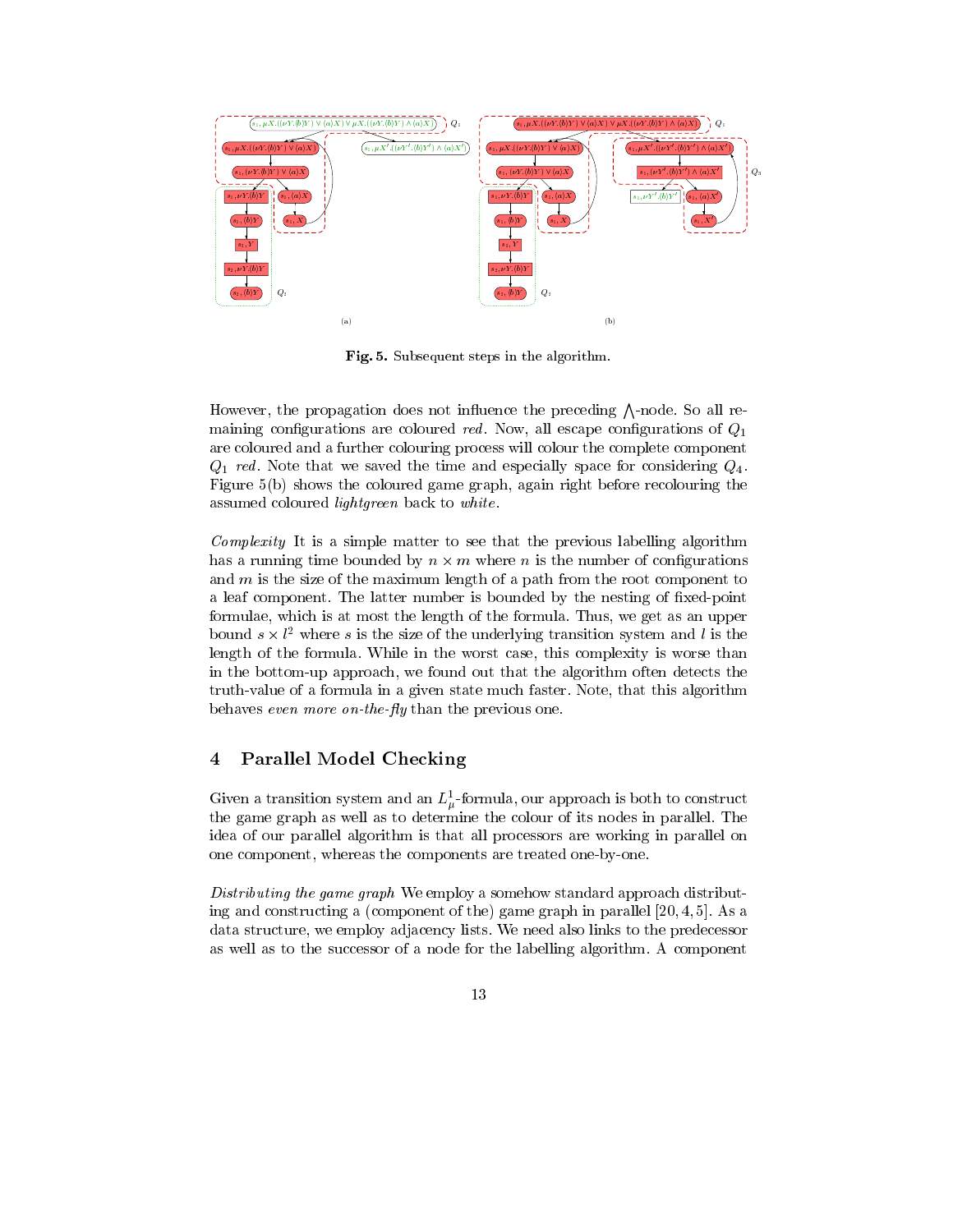is constructed in parallel by a typical breadth-first strategy. Given a node  $q$ , determine its successors  $q_1, \ldots, q_n$ . To obtain a deterministic distribution of the configurations over the workstation cluster, one takes a function in the spirit of a hash function assigning to every configuration an integer and subsequently its value modulo the number of processors. This function  $f$  determines the location of every node within the network uniquely and without global knowledge. Thus, we can send each  $q \in \{q_1,\ldots,q_n\}$  to its processors  $f(q)$ . If q is already in the local store of  $f(q)$ , then q is reached a second time, hence the procedure stops. If predecessors of q were sent together with  $q$ , the list of predecessors is augmented accordingly. If q is not in the local memory of  $f(q)$ , it is stored there together with the given predecessors as well as all its successors. These are sent in the same manner to their (wrt. f) processors, together with the information that q is a predecessor. The corresponding processes update their local memory similarly.

Please consult [4] for a thoroughly discussion of this and other possible approaches storing distributed transition systems.

Labeling the game graph As many of the existing model-checking algorithms that we are aware of, use cycle detection algorithms, which are unlikely to be parallelised in a simple way, we extend our sequential algorithms described in Section 3 towards a parallel implementation. As explained in the previous paragraph, it is easy to construct (a component of) the game graph in parallel employing a breadth-first search. When a terminal configuration is reached, a backwards colouring process can be initiated as described in Section 3. This can be carried out in parallel in the obvious manner. If all colour information is propagated, the sequential algorithm performs a colouring of uncoloured nodes and an erasing of light colours (cf. Section 3). It is no problem to do this recolouring on the distributed game graph in parallel. Thanks to Theorem 3 or Theorem 4, no cycle detection is necessary but every workstation can to this recolouring step on its local part of the game graph.

However, to check that all colour information has been propagated, a distributed termination-check algorithm is employed. We use a token termination algorithm due to [9]. It has the advantage that it scales well wrt. the number of workstations and that its complexity is independent of the size of the game graph. The components may be labelled in a bottom-up or top-down manner as described in Section 3. Thus, we get a set of algorithms differing in the order the components are processed.

The algorithm To describe our approach in more detail, we show several fragments of our algorithm in *pseudo code*. Especially, we note that the two steps of constructing the game graph and labelling the nodes can be carried out in an integrated way. The most important function is shown in Figure  $6(a)$ . Given a component number, it expands all nodes of the component. It can be applied either for a parallel bottom-up or top-down labelling algorithm. Since the colour information of a terminal node is always a correct (full) colour, a colouring process is initiated, if a terminal conguration is reached.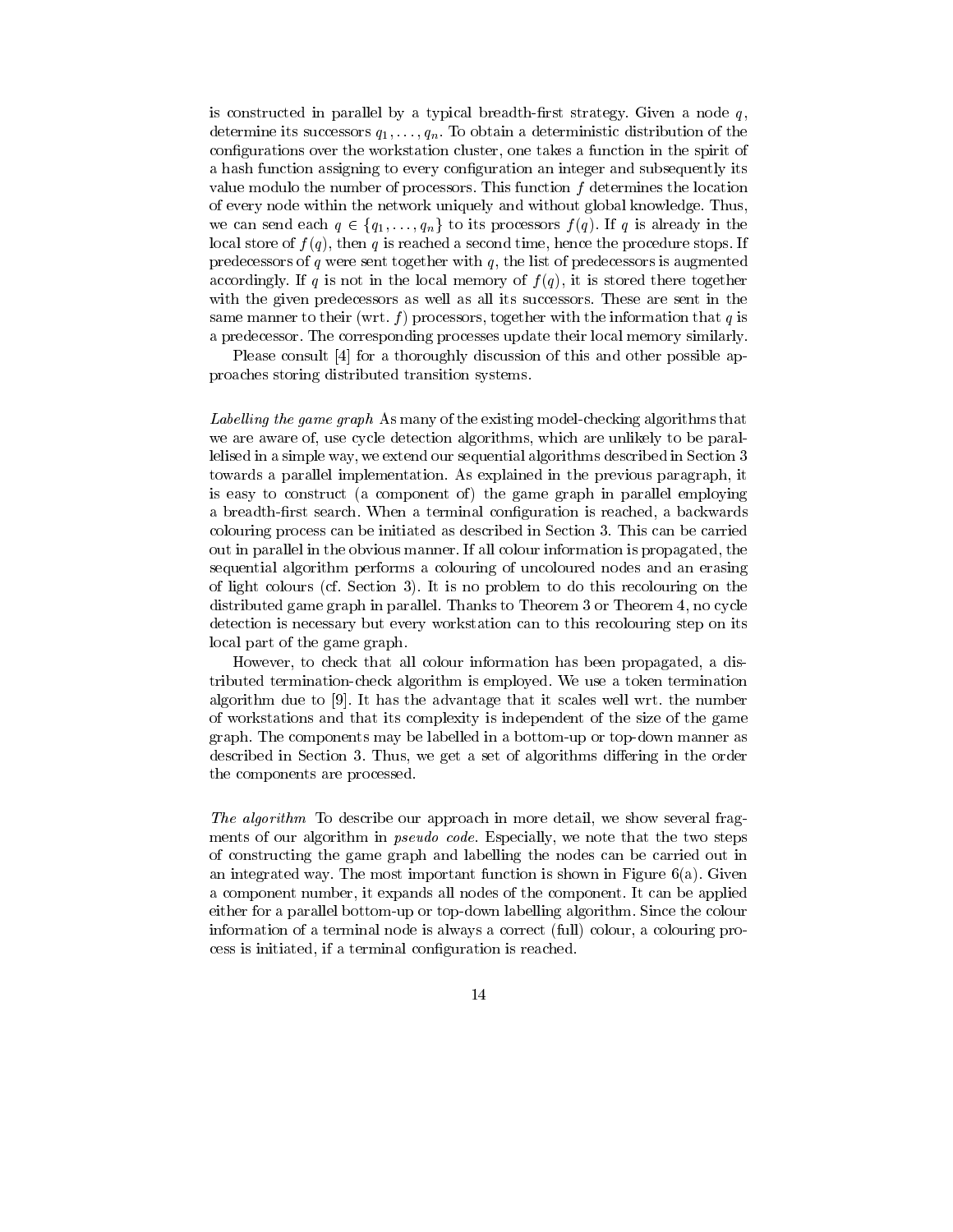| 1              | <b>Function</b> processSuccs(node) // compute and expand succs                                |  |  |  |
|----------------|-----------------------------------------------------------------------------------------------|--|--|--|
| $\,2$          | $success \leftarrow computeSuccess(node.config)$                                              |  |  |  |
| 3              | for $s \in$ succs do                                                                          |  |  |  |
| 4              | sendMessageTo (Expand s node.conf) f(s)                                                       |  |  |  |
| 5              | succss $\leftarrow$ [ (suc.conf $\leftarrow$ s, suc.colour $\leftarrow$ white)   s in succs ] |  |  |  |
| $\,6\,$        | $node$ succs $\leftarrow$ succss                                                              |  |  |  |
| $\overline{7}$ | end                                                                                           |  |  |  |
| $\,$ 8 $\,$    |                                                                                               |  |  |  |
| 9              | <b>Function</b> $expandComp(comp)$                                                            |  |  |  |
| 10             | for node in graph complinitial Nodes // start with initial nodes                              |  |  |  |
| 11             | processSuccs(node)                                                                            |  |  |  |
| 12             | until hasTerminated do                                                                        |  |  |  |
| 13             | $msg \leftarrow readMessage;$                                                                 |  |  |  |
| 14             | case msg of                                                                                   |  |  |  |
| 15             | Expand conf pred:                                                                             |  |  |  |
| 16             | if lookupGraph(conf, node) $\neq$ fail then // node already visited                           |  |  |  |
| 17             | if node.colour $\neq$ white and pred $\notin$ node.preds then                                 |  |  |  |
| 18             | sendMessageTo (Colour pred node.conf colour) f(pred)                                          |  |  |  |
| 19             | addPreds(node.preds, pred)                                                                    |  |  |  |
| 20             | else                                                                                          |  |  |  |
| 21             | $node \leftarrow newNode, node.config \leftarrow conf, node,pred \leftarrow pred$             |  |  |  |
| 22             | if is Terminal(node) then                                                                     |  |  |  |
| 23             | $node-colour \leftarrow InitialColor (node.conf)$                                             |  |  |  |
| 24             | sendMessageTo (Colour pred node.conf colour) f(pred)                                          |  |  |  |
| 25             | else $//$ new node                                                                            |  |  |  |
| 26             | node.colour $\leftarrow$ white                                                                |  |  |  |
| 27             | <b>if</b> not (isTerminal(node) or $(IsEscapeConfig(comp, s))$ then                           |  |  |  |
| 28             | processSuccs(node)                                                                            |  |  |  |
| 29             | Colour conf child colour:                                                                     |  |  |  |
| 30             | lookupGraph(conf, node)                                                                       |  |  |  |
| 31             | updateSucc(node.succs, child, colour)                                                         |  |  |  |
| 32             | $newcolour \leftarrow computeColor(node)$                                                     |  |  |  |
| 33             | if newcolour $\neq$ oldcolour then                                                            |  |  |  |
| 34             | node.color ← newcolour                                                                        |  |  |  |
| 35             | for $p \in \text{preds}$ do sendMessageTo (Colour p conf newcolour) $f(p)$                    |  |  |  |
| 36             | end                                                                                           |  |  |  |

(a) Expanding a component

|    |                                                                                                                                                                                                                                   |    | <b>Function</b> computeColour(node,succs) |
|----|-----------------------------------------------------------------------------------------------------------------------------------------------------------------------------------------------------------------------------------|----|-------------------------------------------|
|    |                                                                                                                                                                                                                                   | 2  | begin                                     |
|    |                                                                                                                                                                                                                                   | 3  | case                                      |
|    | <b>Function</b> recolour $Comp(comp)$<br>case type $\text{comp}$ of<br>$\mu$ : colour := red<br>$\nu$ : colour := green<br>for node in graph [comp]<br>if node,color $=$ white then<br>$node-color := colour$<br>if node.color in | 4  | node is $V$ -node:                        |
|    |                                                                                                                                                                                                                                   | 5  | case                                      |
| 3  |                                                                                                                                                                                                                                   | 6  | all $(=$ Red) succs: Red                  |
|    |                                                                                                                                                                                                                                   | 7  | any $($ = Green) succs: Green             |
| 5  |                                                                                                                                                                                                                                   | 8  | else: White                               |
| 6  |                                                                                                                                                                                                                                   | 9  | node is $\Lambda$ -node:                  |
|    |                                                                                                                                                                                                                                   | 10 | case                                      |
| 8  |                                                                                                                                                                                                                                   | 11 | all $($ Green) succs: Green               |
| 9  |                                                                                                                                                                                                                                   | 12 | any $(=$ Red) succs: Red                  |
|    | {lightred, lightgreen} then                                                                                                                                                                                                       | 13 | else: White                               |
| 10 | $node-color := white$                                                                                                                                                                                                             | 14 | end                                       |
|    | end                                                                                                                                                                                                                               |    |                                           |
|    |                                                                                                                                                                                                                                   |    |                                           |

(b) Recolouring

(c) Computing the colour

Fig. 6. The algorithms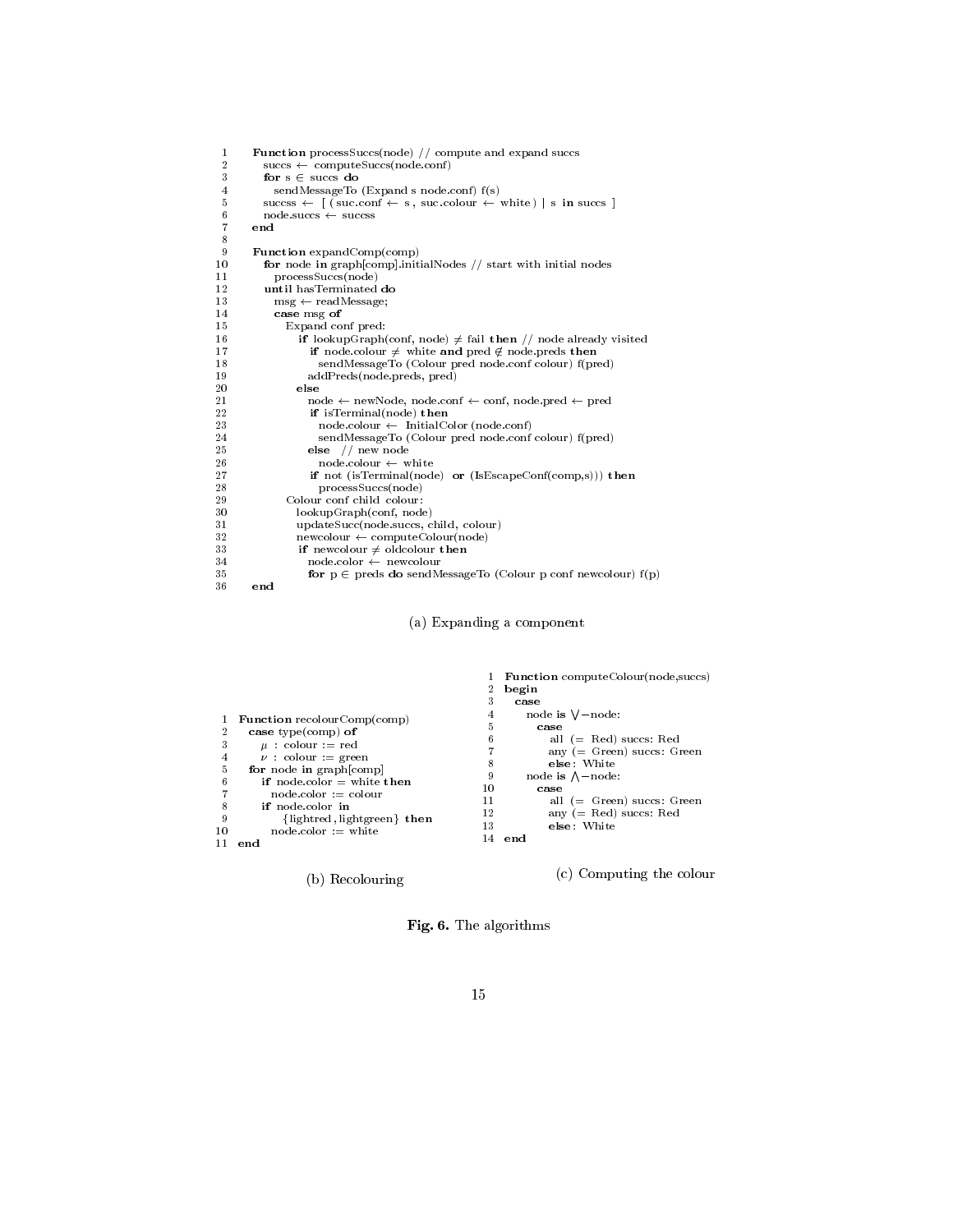We assume that the game graph is represented as a list of nodes where each node is a record containing the label of the current conguration, its colour, and a list of predecessors and successors. Furthermore, we assume that initial congurations are already stored in the graph when calling the function expandComp. The latter are first expanded (lines  $10-11$ ). Then, the function enters a message loop awaiting either expand or colour requests. If a configuration should be expanded, it is checked whether the conguration has already been processed (16). If so, a possible new predecessor of this conguration is stored. Furthermore, the predecessor is informed about the colour of the current node, if it has been coloured already. Otherwise, the node is added to the graph, and the configuration and the predecessor are stored (21). A colouring process is initiated, if the current node is a terminal one  $(22-26)$ . Furthermore, if the node is neither terminal or an escape configuration, it successors are are considered  $(28)$ . Thus, its successors are computed and expanded  $(2-4)$ . Furthermore, the successors together with an initially white-colour are stored in the current node  $(5-6)$ . Colour informations are processed in the expected manner  $(29-35)$ .

The function expandComp is the main ingredient for building a complete algorithm. If one is interested in a bottom-up algorithm, one can call expand-Comp in a depth-first manner for the components of the game-graph. Then, starting from the leafs, the function recolourComp (Figure  $6(b)$ , *light* colours are only present in the top-down version) can be called in a bottom-up manner. Of course, after processing a component, a colour propagation process for the initial nodes of the component has to be initiated before recolouring the next component.

For the bottom-up algorithm, the colour can be computed as described in Figure 6(c).

For the top-down colouring version of our algorithm the expandComp function is called first. Then, a colouring process with light colours is initiated starting from the escape configurations of the component. Now, a recolour process  $(Figure 6(b))$  is started.  $\mathbf{F}$  and  $\mathbf{F}$  is started.

There are several possibilities to process the components. In the examples shown in Section 3, we suggested a depth-first strategy. However, one could also use a breadth-first, bounded depth-first, or parallel breadth-first strategy. Depending on the employed strategy, the run-time of our algorithm is linear or quadratic. Note, that the space required by our algorithm is linear in the size of the game graph. The employment of light colours might save considering a signicant part of the game graph but may also augment the runtime, if the whole game graph has to be considered.

**THEOREM 5.** The algorithms described before label a node  $(s, \psi)$  of the game graph with green  $\eta$   $\eta$ ,  $s = \psi$ . Otherwise, the node is labelled with red.

Variations of the algorithm We already mentioned that there are several possibilities to process the components. Note that only the colour of the escape configuration is needed when colouring a component. Thus, all other nodes of a child component can be deleted for colouring the current component. In general,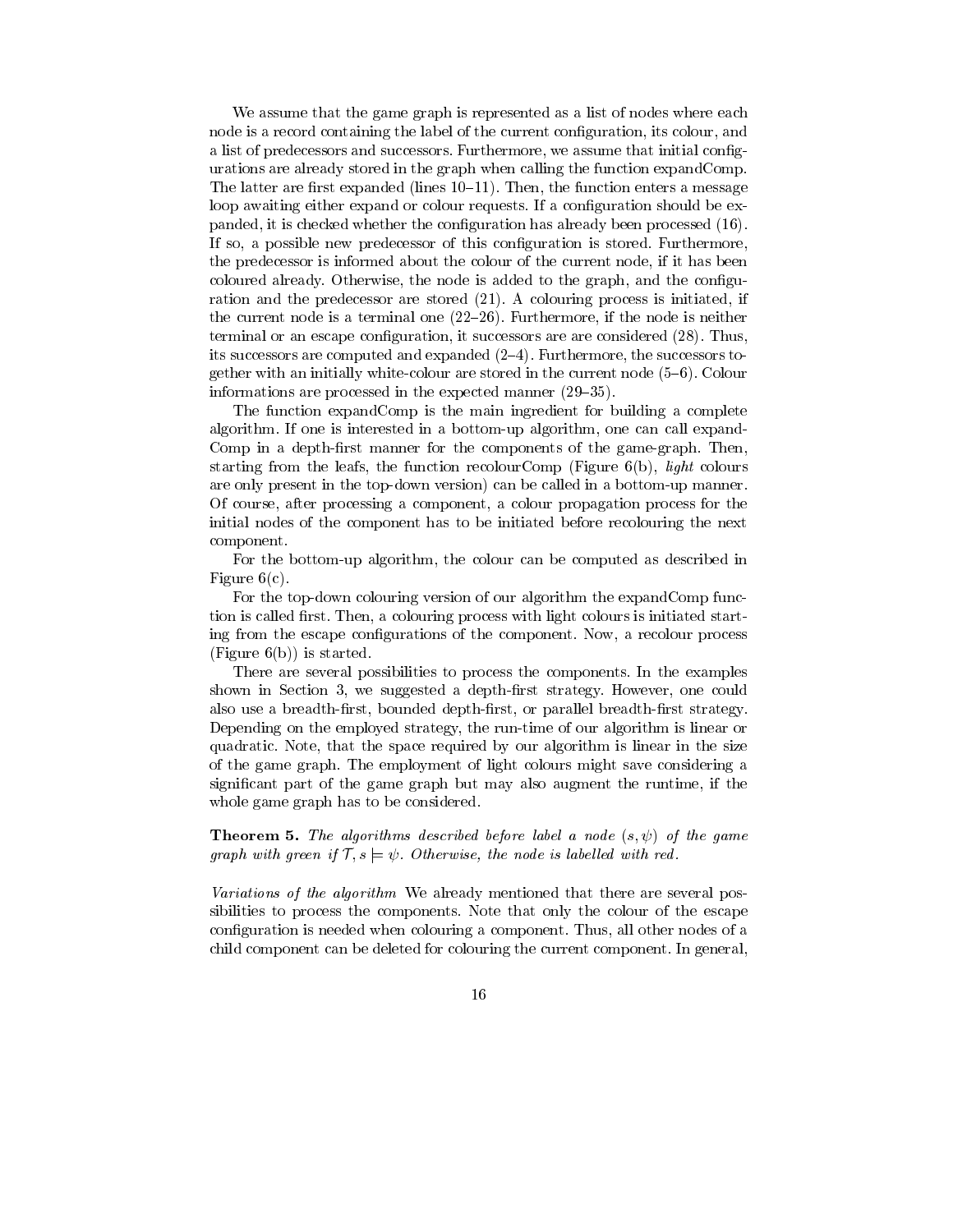it is possible to formulate the algorithm in the way that only a single component plus some control information is stored in the workstation cluster at the same time certainly lifting the limits for systems to be model checked in practice. For lack of space, we do not provide the details.

Another variant of our algorithm can be obtained by taking subformulae instead of the occurrence set of the subformulae for defining the graph of the formula (Definition 1). The resulting effect will be that the components of the game graph no longer constitute a natural tree order but form a directed acyclic graph which is no longer necessarily a tree. Although the resulting game graph can be expected to be smaller, the tree order simplifies the decision when a component can be removed, as described in the previous paragraph.

Winning strategies As pointed out already when motivating the use of games, the winning strategy does not only provide an answer to the model-checking question but can also be applied for interactively debugging the underlying system. It is easy to extend our algorithm towards providing a winning strategy. Note that the colour of a terminal node in the game graph is a winning position for one of the players. If the colour information is propagated to a predecessor without a colour  $(white)$  and this leads to a colour of the predecessor, it is clear how the corresponding winner has to chose. In other words, when a node gets a colour because of a (Colour conf succ colour) message, the strategy is choosing succ in configuration conf. If a node is coloured in the function recolourComp, we pointed out in the proof of Theorem 3 and Theorem 4 that the right strategy is choosing a previously white successor.

### 5Experimental Results

We have tested our approach within our verification tool TRUTH [17] implemented in Haskell as well as with a stand-alone version written in  $C++$ .

The Haskel l version We implemented the distribution routine on its own as well as the combined iterative labelling routine described in the previous section. As implementation language we have chosen the purely functional programming language Haskell allowing us to embed this algorithm in the verification tool TRUTH and to prototype a *concise* reference implementation. The actual Haskell source code of the algorithm has less than 280 lines of code. As the distribution routine is the same as in [5], we refer to this paper for the positive results we obtained using this distribution mechanism. Figure 7 shows the measured runtime results of the state distribution integrated with the parallel labelling algorithm for a single component on a NOW consisting of up to 52 processors and a total of 13GB main memory, which are connected with a usual 100MBit Fast-Ethernet network.

Our approach also scales very well with regard to the overall runtime (Figure 7). Note that, because of the size of the game graphs we inspected, we did not get results when running the algorithm on less than five workstations due to memory restrictions. Therefore, the shown speedups are calculated relative to 5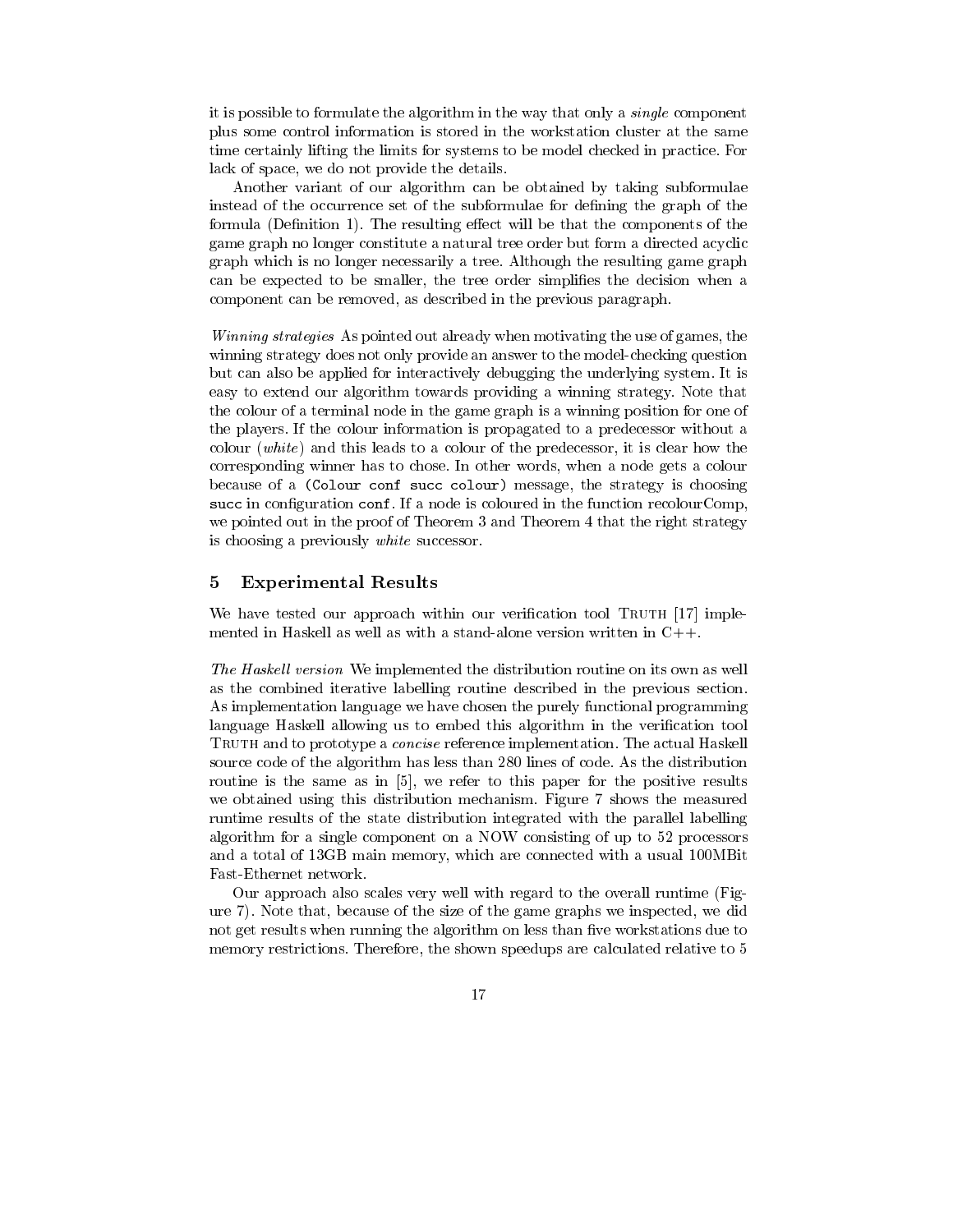processors instead of one. We found that we gain a linear speedup for reasonably large game graphs (in fact, for graphs with more than 500.000 states, we

even got superlinear speedups, which we will discuss later). The results are especially satisfying, if one considers that—<br>for reasons of simplicity—we<br>did not try to employ well-<br>known optimisation means, for<br>example reducing the commu-<br>nication overhead by packing<br>several states into one mesfor reasons of simplicity-we did not try to employ wellknown optimisation means, for example reducing the communication overhead by packing several states into one message.

Also, due to our choice of Haskell as implementation language and its inherent inefficiency, we did not focus on op-



Fig. 7. runtime results

timising the internal data structures either. We use purely functional data structures like balanced trees and lists rather than destructively updateable arrays or hash tables. This is also the reason for the superlinear speedups we mentioned before. We found that the overhead for insertions and lookups on our internal data structures dramatically increases with the number of stored states. We verified this by running all processes on a *single processor* in parallel and replacing the network message passing with inter-process communication. The expected result would have been to find similar runtimes as one process would achieve in this situation, or even slightly worse due to operating-system context switches between the processes running in parallel. However, we found that there is a signicant speedup, because the internal data structures are less crowded and therefore lookups and insertions are considerably cheaper.

The C++ version We have implemented a simple prototype tailored for transition systems computed by the  $\mu$ CRL tool set [3]. We have tried the version on a transition system with 13 million states. We were able to checkamutual exclusion property within 9 minutes on the NOW. Note that existing model checkers for  $\mu$ CRL failed to show the property due to memory restrictions. However, we have to learn that the algorithm does not scale as good as the Haskell version. As soon as the transition system fits into the accumulated memory of the computers, further computers provide no signicant speed-up. The reason is that, in contrast to the Haskell version where the transition system is computed on-they from a given system of CCS process equations, the system is already computed in the  $C++$  version, a fact which is not used by our algorithm. Thus, every computer is mainly concerned with labelling the game graph and sending colour information to the other computers, and communication is a costly operation within a NOW. It is therefore important to interleave the computation of the transition system together with the computation of the model-checking algorithm. Note that it took 3 hours to produce the mentioned transition system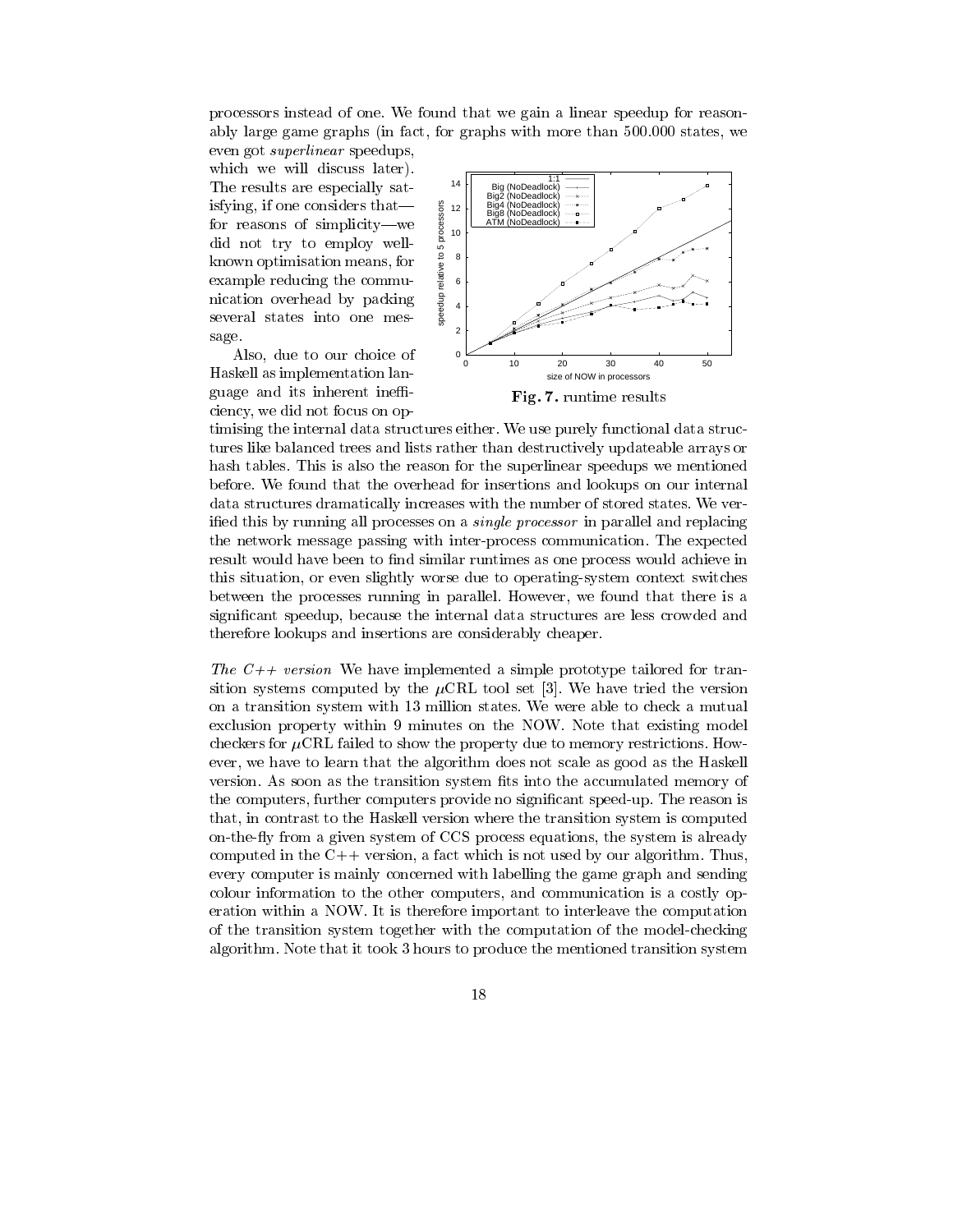with the  $\mu$ CRL tool set before we were able to check the system within 9 minutes with our tool.

Since our C++ version is just a simple prototype and provides a lot of optimisation possibilities, we currently work on a sophisticated version of our parallel model checker, which can be applied for getting further insights to the run-time behaviour of our approach. This will be integrated with the routines of  $\mu$ CRL for generating a transition system, so that we will get a parallel on-the-fly model checker for  $\mu$ CRL.<sup>4</sup>

#### 6Conclusion

In this paper, we have presented a *parallel* game-based model-checking algorithm for an important fragment of the  $\mu$ -calculus. The demand for parallel algorithms becomes visible by considering the memory and run-time consumptions of sequential algorithms. Since the employed fragment of the  $\mu$ -calculus subsumes the well-known logic CTL, it is of high practical interest. We have implemented a prototype of our approach within the verification platform TRUTH. We found out that the algorithm scales very well wrt. run-time and memory consumption when enlarging the NOW.

With our parallel algorithm, answers are computed more quickly, and, more importantly, there are numerous cases in which the sequential algorithm fails because of memory restrictions and the parallel version is able to check a formula. From the practical point of view, it is a central feature of a verification tool to give an answer in as many cases as possible. Thus, a decent implementation of this algorithm will be carried out to get further practical results.

## References

- 1. H. R. Andersen. Model checking and Boolean graphs. Theoretical Computer Sci ence,  $126(1):3-30$ , 11 Apr. 1994.
- 2. S. Basonov. Parallel implementation of BDD on DSM systems. Master's thesis, Computer Science Department, Technion, 1998.
- 3. S. Blom, W. Fokkink, J. F. Groote, I. van Langevelde, B. Lisser, and J. van de Pol.  $\mu$ CRL: a toolset for analysing algebraic specifications. In G. Berry, H. Comon, and A. Finkel, editors, Proc. of the 13th Conference on Computer-Aided Verification  $(CAV'01)$ ,  $LNCS$  2102, p. 250–254. Springer, July 2001.
- 4. B. Bollig, M. Leucker, and M. Weber. Local parallel model checking for the alternation free  $\mu$ -calculus. Technical Report AIB-04-2001, RWTH Aachen, 03/2001.
- 5. B. Bollig, M. Leucker, and M. Weber. Parallel model checking for the alternation free  $\mu$ -calculus. In T. Margaria and W. Yi, editors, *Proc. of the 7th International* Conference on Tools and Algorithms for the Construction and Analysis of Systems  $(TACAS'01)$ ,  $LNCS$  2031, p. 543-558. Springer, Apr. 2001.
- 6. L. Brim, I. Černá, P. Krčál, and R. Pelánek. Distributed LTL model-checking based on negative cycle detection. In Proc. of 21st Conference on Foundations of Software Technology and Theoretical Computer Science (FSTTCS'01), LNCS. Springer, Dec. 2001.

<sup>4</sup> This is also the reason why we did not optimise our algorithm wrt. an a-priori-known transition systems.